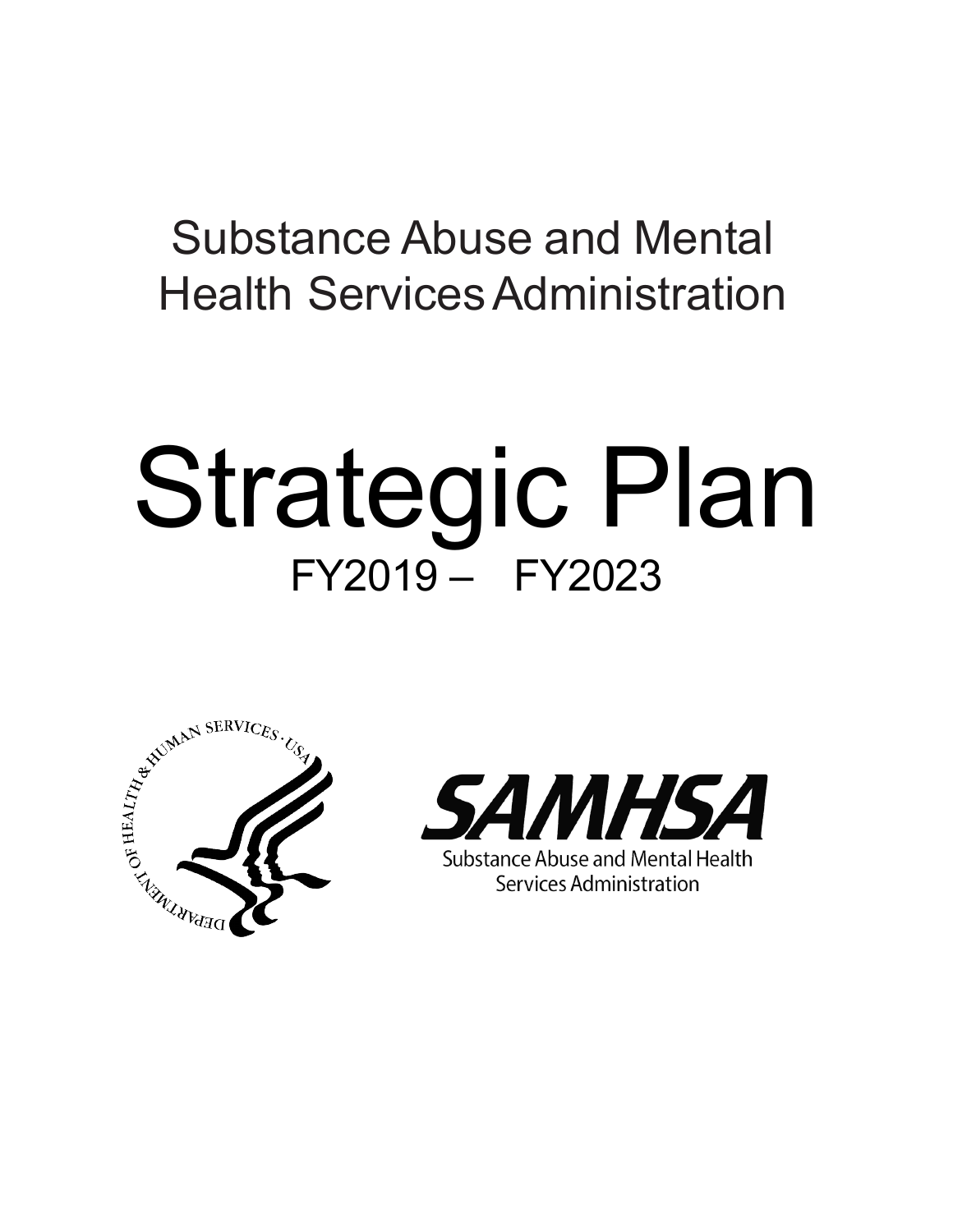## Table of Contents

| Vision and mission of the Substance Abuse and Mental Health Services             |  |
|----------------------------------------------------------------------------------|--|
|                                                                                  |  |
|                                                                                  |  |
| Priority 1: Combating the Opioid Crisis through the Expansion of Prevention,     |  |
| Priority 2: Addressing Serious Mental Illness and Serious Emotional Disturbances |  |
| Priority 3: Advancing Prevention, Treatment, and Recovery Support Services for   |  |
| Priority 4: Improving Data Collection, Analysis, Dissemination, and Program and  |  |
| Priority 5: Strengthening Health Practitioner Training and Education 24          |  |
|                                                                                  |  |
| Priority 1: Combating the Opioid Crisis through the Expansion of Prevention,     |  |
| Priority 2: Addressing Serious Mental Illness and Serious Emotional Disturbances |  |
| Priority 3: Advancing Prevention, Treatment, and Recovery Support Services for   |  |
| Priority 4: Improving Data Collection, Analysis, Dissemination, and Program and  |  |
| Priority 5: Strengthening Health Practitioner Training and Education 35          |  |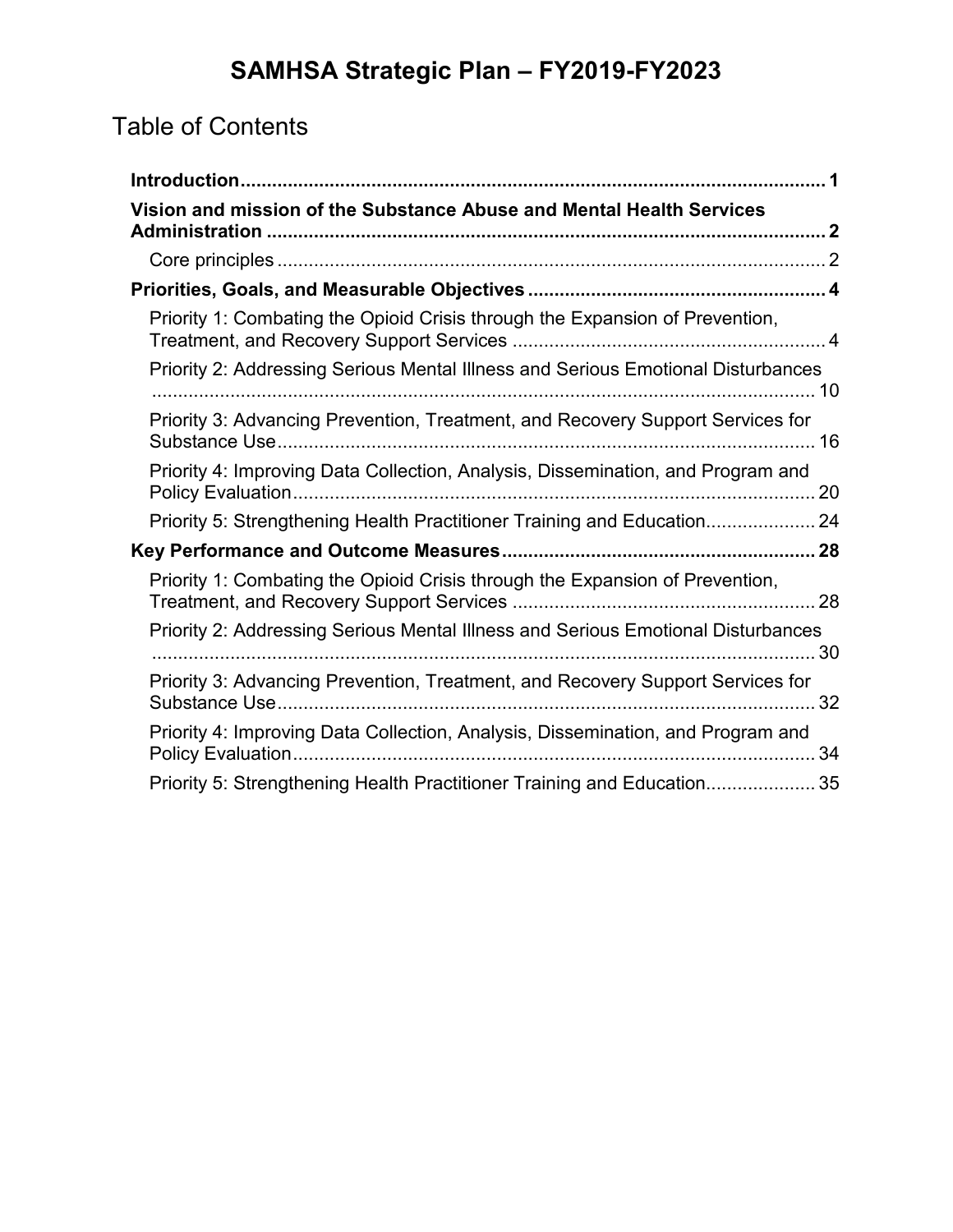## <span id="page-2-0"></span>**Introduction**

The Substance Abuse and Mental Health Services Administration (SAMHSA) is the agency within the U.S. Department of Health and Human Services (HHS) that leads public health efforts to advance the behavioral health of the nation and to improve the lives of individuals living with mental and substance use disorders, and their families.

The SAMHSA Strategic Plan FY2019-FY2023 outlines five priority areas with goals and measurable objectives that provide a roadmap to carry out the vision and mission of SAMHSA over the next four years. The five priority areas are:

- 1. Combating the Opioid Crisis through the Expansion of Prevention, Treatment, and Recovery Support Services
- 2. Addressing Serious Mental Illness and Serious Emotional Disturbances
- 3. Advancing Prevention, Treatment, and Recovery Support Services for Substance Use
- 4. Improving Data Collection, Analysis, Dissemination, and Program and Policy **Evaluation**
- 5. Strengthening Health Practitioner Training and Education

For each priority area, an overarching goal and series of measurable objectives are described in the Strategic Plan. Following the discussion of SAMHSA's priority areas are examples of key performance and outcome measures SAMHSA will use to track progress. Given the broad range of issues and populations that SAMHSA addresses, this Strategic Plan is not intended to be an inventory of all objectives or activities SAMHSA will pursue. Rather, the Strategic Plan presents *priority* goals and objectives reflecting important changes and outcomes that SAMHSA aims to achieve over the next four years.

The SAMHSA Strategic Plan FY2019-FY2023 aligns with the U.S. Department of Health and Human Services Strategic Plan FY2018-FY2022. Specifically, the Priorities, Goals, Measureable Objectives of the SAMHSA Strategic Plan FY2018-2023 will serve to advance HHS Strategic Goal 1, Objective 1.4 to Strengthen and Expand the Healthcare Workforce to Meet America's Diverse Needs; HHS Strategic Goal 2, Objective 2.3 to Reduce the Impact of Mental and Substance Use Disorders through Prevention, Early Intervention, Treatment and Recovery Support; and HHS Strategic Goal 4, Objective 4.1 to Improve Surveillance, Epidemiology, and Laboratory Services.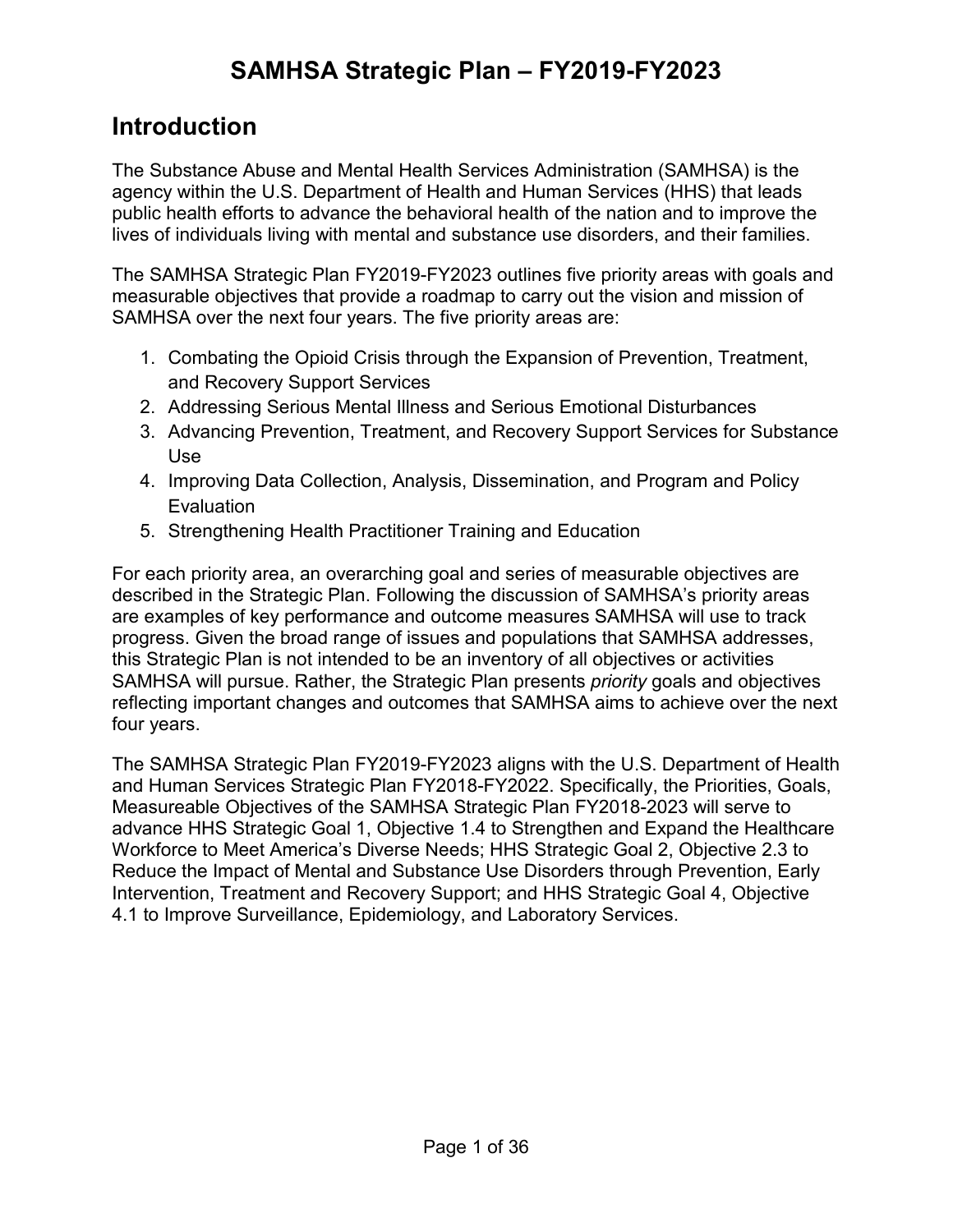### <span id="page-3-0"></span>**Vision and mission of the Substance Abuse and Mental Health Services Administration**

*Vision:* To provide leadership and resources – programs, policies, information and data, funding, and personnel – advance mental and substance use disorder prevention, treatment, and recovery services in order to improve individual, community, and public health.

*Mission:* To reduce the impact of substance misuse and mental illness on America's communities.

#### <span id="page-3-1"></span>Core principles

SAMHSA's work is guided by five core principles identified by the Assistant Secretary for Mental Health and Substance Use that are being infused throughout the Agency's activities. The five core principles are:

#### *Supporting the adoption of evidence-based practices.*

SAMHSA is committed to advancing the use of science – in the forms of data; research and evaluation; and evidence-based policies, programs and practices – to improve the lives of Americans living with substance use disorders and mental illness, as well as their families.

#### *Increasing access to the full continuum of services for mental and substance use disorders.*

Through grant funding, a new approach to national, regional, and local training and technical assistance, the dissemination and adoption of evidence-based practices, and outreach and engagement, SAMHSA will work to ensure all Americans understand and access to a comprehensive continuum of mental and substance use disorder services, including high-quality, evidence-based prevention, treatment, and recovery support services.

#### *Engaging in outreach to clinicians, grantees, patients, and the American public.*

SAMHSA is dedicated to engaging clinicians, grantees, states, people who have mental and substance use disorders, their family members, and other stakeholders to improve access and quality of mental and substance use disorder care in every community across the nation and to combat the stigma that continues to be a barrier to many Americans seeking and receiving help.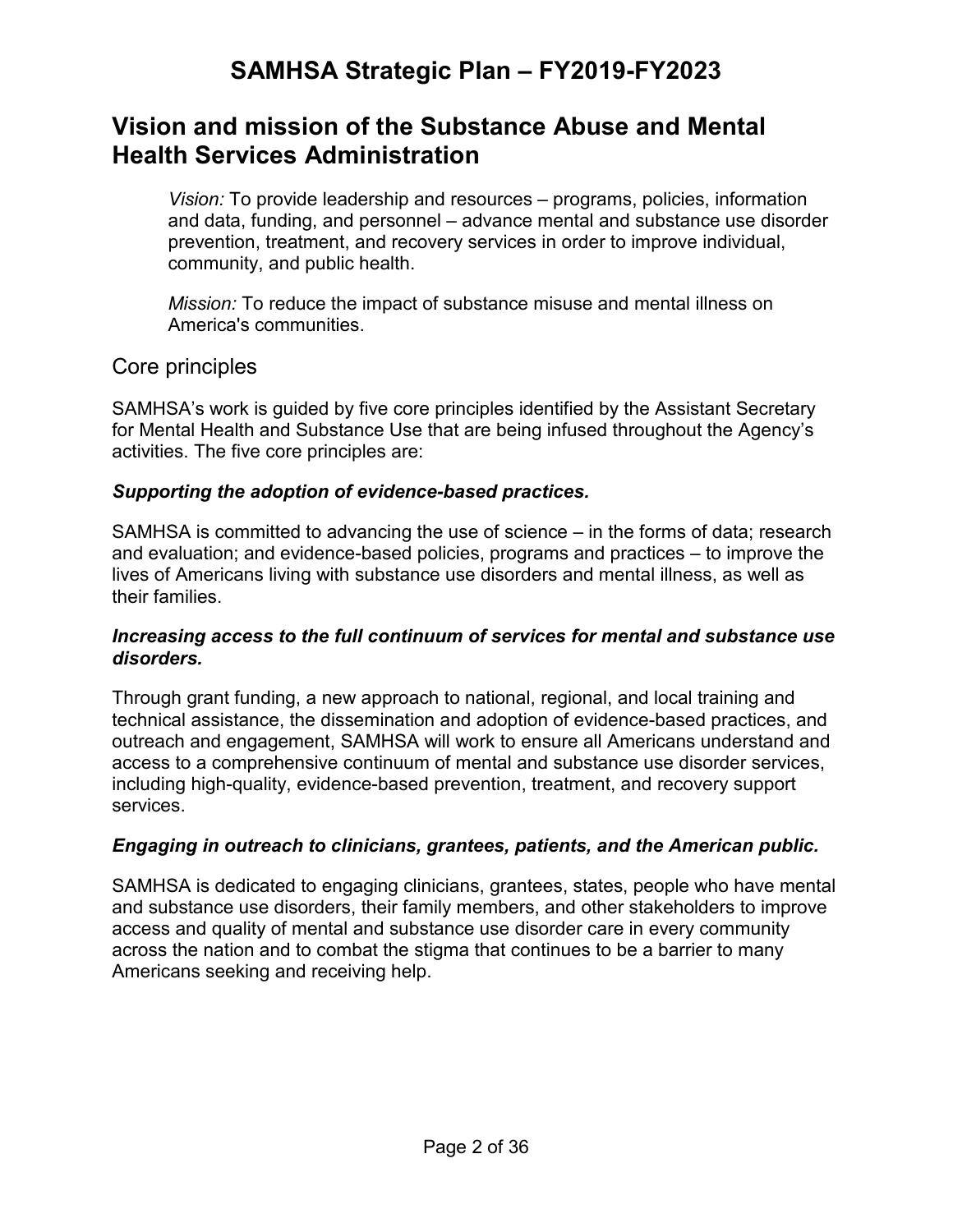#### *Collecting, analyzing, and disseminating data to inform policies, programs, and practices.*

SAMHSA will enhance its data collection, outcomes, evaluation, and quality support efforts to enhance health care and health systems integration; to identify and to address mental and substance use disorder-related disparities; to identify what works;, and to strengthen and to expand the provision of evidence-based behavioral health services for Americans. Such performance-based efforts will be conducted by SAMHSA along with federal, state, territorial, tribal, and community partners, will directly improve the delivery of services, promote awareness, and will inform the development of policy and programmatic initiatives.

#### *Recognizing that the availability of mental and substance use disorder services is integral to everyone's health.*

SAMHSA will lead efforts to advance the recognition of mental health and freedom from addiction as being essential to overall health. Such recognition and focus will help to improve access to and integration of services, support the development of financing mechanisms to support and sustain positive outcomes, and address gaps and disparities in service delivery.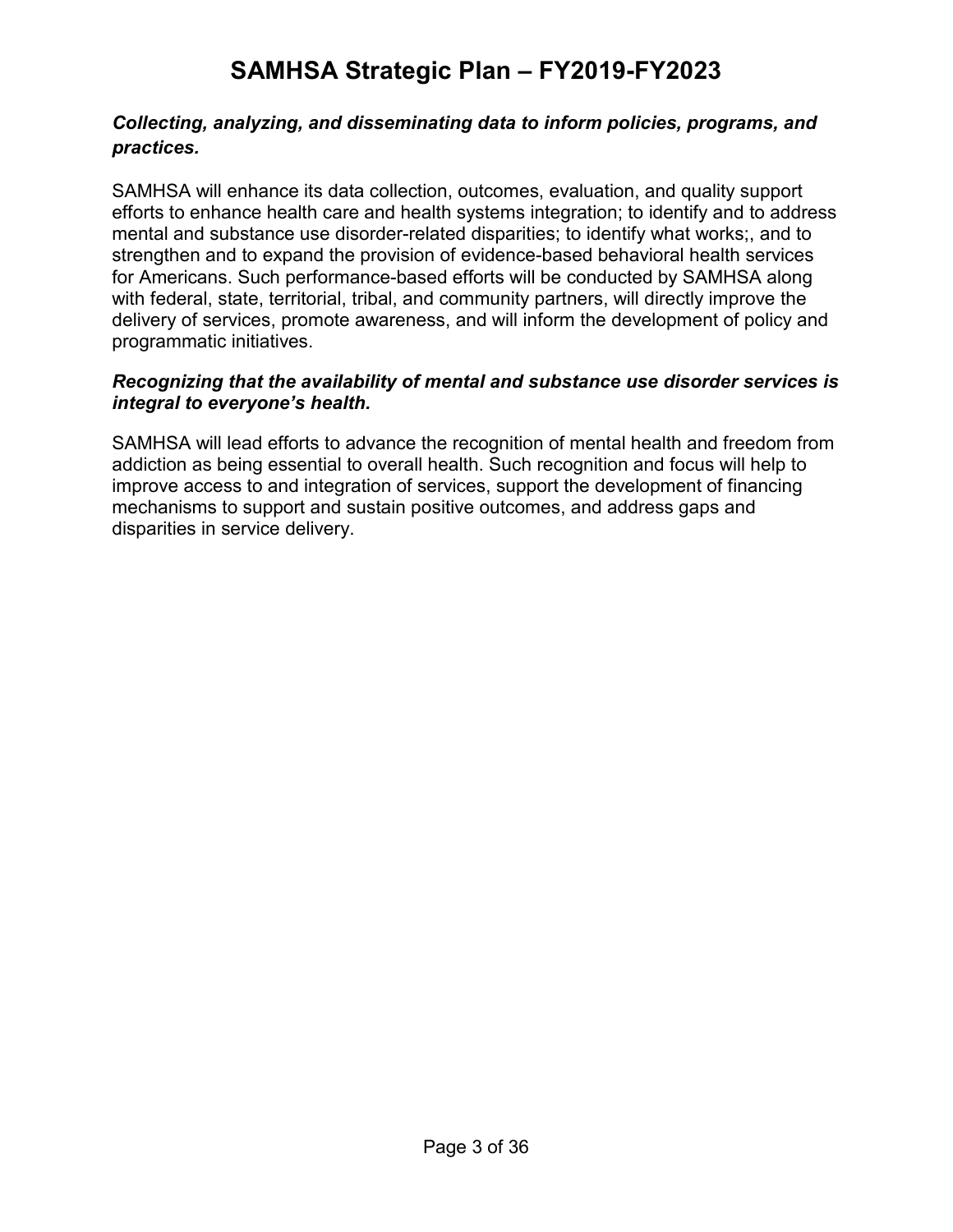## <span id="page-5-0"></span>**Priorities, Goals, and Measurable Objectives**

<span id="page-5-1"></span>Priority 1: Combating the Opioid Crisis through the Expansion of Prevention, Treatment, and Recovery Support Services

#### *Goal*

Reduce opioid misuse, use disorder, overdose, and related health consequences, through the implementation of high quality, evidence-based prevention, treatment, and recovery support services.

#### *Overview*

 $\overline{a}$ 

The opioid crisis continues to have devastating effects on individuals, families, and communities across the United States. In 2017, 11.1 million Americans 12 years or older reported misuse of prescription opioids, nearly 900,000 reported heroin use, and 2.1 million had an opioid use disorder in the past year; and more than 42,000 Americans died from an opioid overdose in 2016.<sup>[1,](#page-5-2)[2](#page-5-3)</sup> In addition, opioid misuse and opioid use disorder are contributing to rising rates of hospital emergency department visits, $3$  neonatal abstinence syndrome, $4$  and viral hepatitis associated with opioid injection,<sup>[5](#page-5-6)</sup> among others. Since 2013, the proliferation of such highly potent synthetic opioids such as fentanyl and carfentanil has further fueled a dramatic increase in overdose deaths and underscores the urgent need for action.<sup>2</sup> SAMHSA is leading efforts to support the implementation of the full range of prevention, treatment, and recovery support services that can bring an end to the opioid crisis.

<span id="page-5-2"></span> $<sup>1</sup>$  Substance Abuse and Mental Health Services Administration. Results from the 2017 National Survey on</sup> Drug Use and Health. 2018.

<span id="page-5-3"></span> $<sup>2</sup>$  Jones CM, Einstein EB, Compton WM. Changes in synthetic opioid involvement in drug overdose</sup> deaths in the United States, 2010-2016. JAMA. 2018;319(17):1819-1821.

<span id="page-5-4"></span><sup>&</sup>lt;sup>3</sup> Kantor-Vivolo, Seth P, Gladden RM, Mattson CL, et al. Vital Signs: trends in emergency department visits for suspected opioid overdoses – United States, July 2016-September 2017. MMWR Morb Mortal Wkly Rep. 2018;67(9):279-285.

<span id="page-5-5"></span><sup>4</sup> Winkelman TNA, Villapiano N, Kozhimannil KB, Davis MM, Patrick SW. Incidence and costs of neonatal abstinence syndrome among infants with Medicaid: 2004-2014. Pediatrics. 2018;141(4). Pii:e20173520.

<span id="page-5-6"></span> $5$  Zibbell JE, Asher AK, Patel RC, Kupronis B, et al. Increases in acute hepatitis C virus infection related to a growing opioid epidemic and associated injection drug use, United States, 2004 to 2014. Am J Public Health. 2018;108(2):175-181.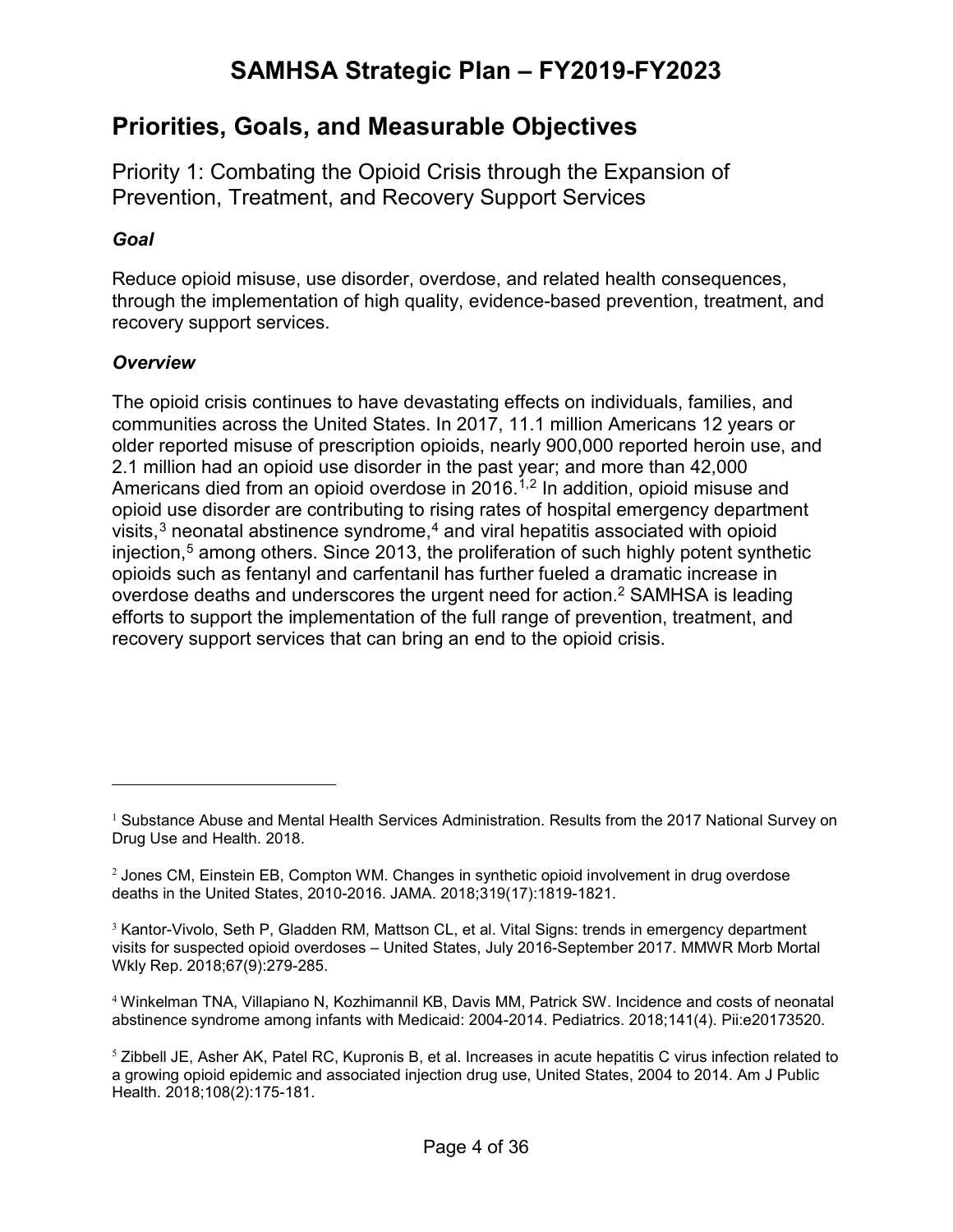#### *Measurable Objectives*

#### Objective 1.1: Strengthen public health surveillance

How we will accomplish our objective:

- Revise SAMHSA's surveys to collect additional information related to opioid misuse, opioid use disorder, and overdose, as well as receipt of services, such as medication-assisted treatment (MAT) for opioid use disorder, training first responders and community members on overdose prevention and use of naloxone, and the availability of recovery support services among people with opioid use disorder.
- Implement a new Drug Abuse Warning Network (DAWN) survey to provide hospital emergency department data to communities about the evolving opioid crisis.
- Collaborate with SAMHSA grantees to improve the collection of grantee data, including through the implementation of a new innovative client-based data collection system that can be used to identify and disseminate information on effective opioid-related prevention, treatment, and recovery support programs, practices, and policies.
- Partner with federal, state, tribal, territorial, and local partners on surveillance initiatives that improve the timeliness and specificity of opioid-related data.
- Collaborate with federal, including the Centers for Disease Control and Prevention (CDC), state, tribal, territorial, and local partners on surveillance of comorbidities associated with opioid misuse and opioid use disorder, including co-occurring substance use disorders.

#### Objective 1.2: Advance the practice of pain management

How we will accomplish our objective:

- Promote technical assistance, training, and effective educational strategies to clinicians, policy makers, and the public on the risks of opioid pain medications.
- Support the dissemination and adoption of evidence-based guidelines for acute and chronic pain management in both general and high-risk populations to mitigate the risk of opioid misuse, use disorders, and overdose, and to improve the care of individuals living with chronic pain. $6$

<span id="page-6-0"></span> $6$  e.g., Centers for Disease Control and Prevention (CDC) Guidelines for Prescribing Opioids for Chronic Pain <https://www.cdc.gov/drugoverdose/prescribing/guideline.html>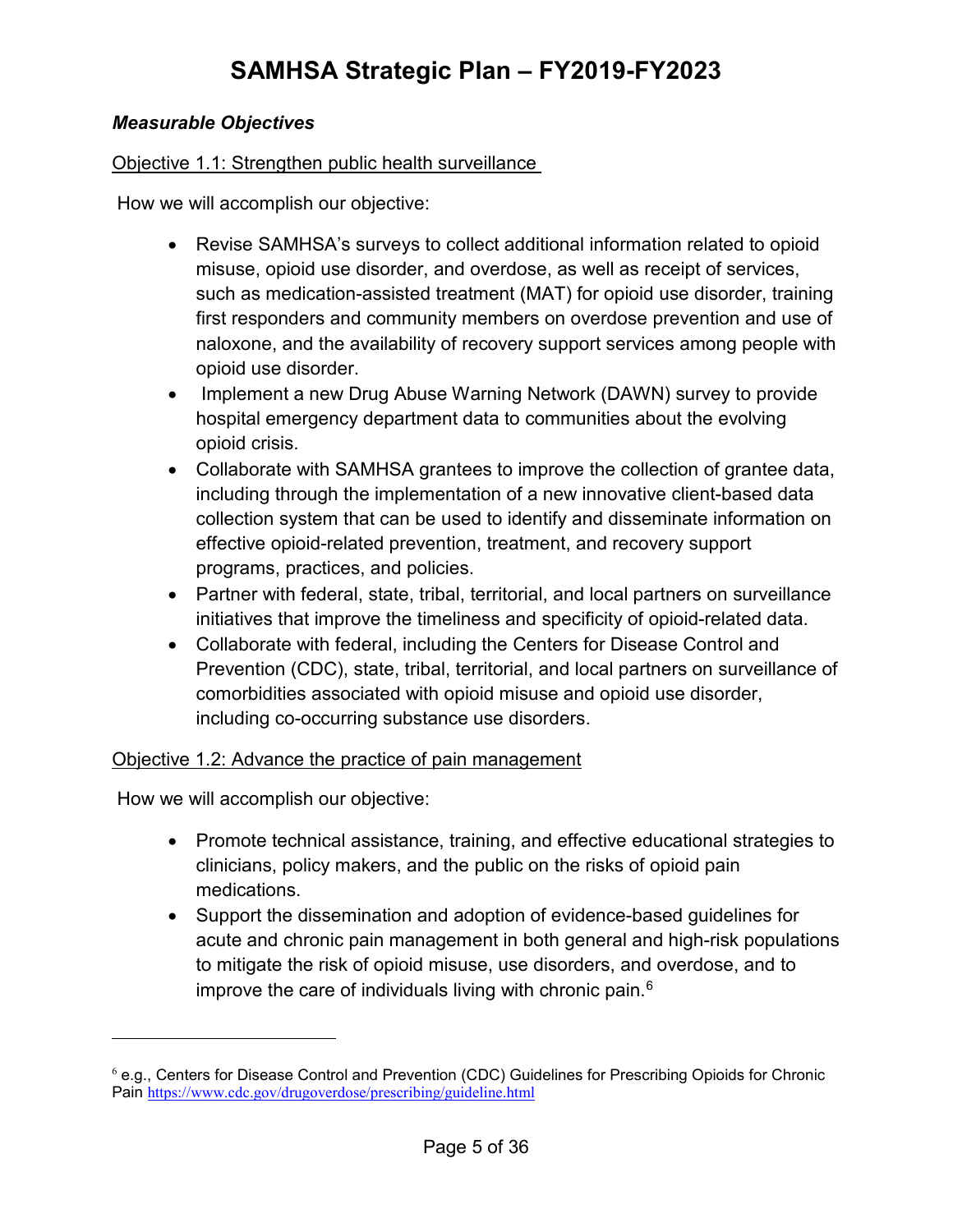- Increase understanding and support of multi-disciplinary, multi-modal pain management approaches among clinicians, patients, the public, and policymakers to ensure that non-pharmacologic (including psychologic interventions, procedures, and complementary and alternative approaches) and non-opioid pharmacologic options are readily accessible for patients and clinicians.
- Develop and disseminate clinical practice guidelines to healthcare professionals on evidence-based treatment of co-occurring substance use and mental disorders and pain disorders.
- Collaborate with the National Institutes of Health (NIH), CDC, Health Resources and Services Administration (HRSA), and education accreditation bodies to advance pain management and substance use education to be core training elements in colleges, universities, and health professional schools, including through work in SAMHSA's Regional Offices.

#### Objective 1.3: Improve access to, utilization of, and engagement and retention in prevention, treatment, and recovery support services

How we will accomplish our objective:

- Develop and disseminate educational materials and science-based messaging to educate the public about not sharing medications, safe storage of medications, and safe disposal of medications.
- Develop and disseminate communication materials and other resources to increase understanding of families and caregivers on facts around privacy of information and access to records.[7](#page-7-0)
- Leverage SAMHSA's Provider's Clinical Support System Universities to expand access to MAT services for persons with an opioid use disorder seeking or receiving MAT through ensuring the education and training of students in the medical, physician assistant and nurse practitioner fields.
- Support, through SAMHSA funding, training, and technical assistance, the adoption of evidence-based policies, programs, and practices to prevent opioid misuse, and to diagnose and treat opioid use disorders and cooccurring substance use and mental disorders.
- Utilize SAMHSA's new approach to technical assistance for opioids that engages localized expert teams of clinicians, preventionists, and recovery specialists to provide technical assistance to states, communities, and healthcare providers on addressing the opioid crisis.

<span id="page-7-0"></span> $7$  e.g., the Health Insurance Portability and Accountability Act (HIPAA).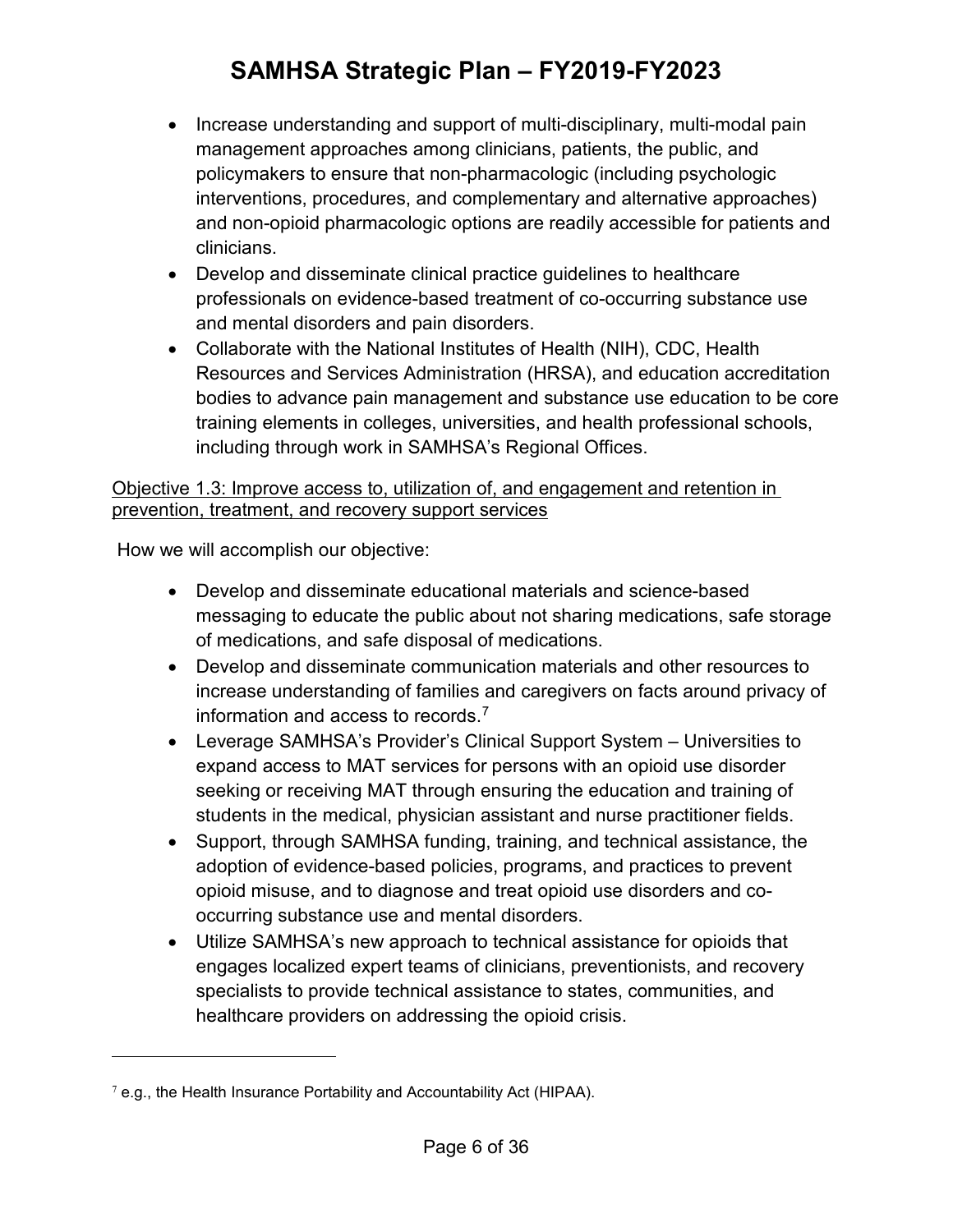- Utilize SAMHSA's Regional Prevention Technology Transfer Centers in collaboration with SAMHSA's Regional Addiction Technology Transfer Centers to educate providers and other stakeholders on opioid use disorder prevention, treatment, and recovery.
- Leverage SAMHSA funding to expand access to MAT and recovery support services<sup>[8](#page-8-0)</sup> for individuals with opioid use disorder, including through efforts to increase the number of MAT providers and programs, the advancement of telehealth approaches and use of mobile technologies, and through the implementation of comprehensive service delivery models.
- Facilitate collaboration between primary care and specialty care providers and the recovery community to support the development and implementation of comprehensive and integrated systems of care that provide the full spectrum of treatment and recovery support services for people with opioid use disorder.
- Partner with the Agency for Healthcare Research and Quality (AHRQ), HRSA, and the United States Department of Agriculture (USDA) to expand use of telehealth and e-prescribing protocols for opioid-related crisis response and treatment and to expand access to MAT in rural and remote areas.
- Collaborate with CDC and other stakeholders to advance efforts to screen, prevent, and address the infectious disease complications of opioid use disorder,  $9$  particularly among people who inject drugs.
- Leverage SAMHSA funding, training, and technical assistance to increase access to MAT and behavioral therapies and ongoing recovery support services for individuals with opioid use disorder involved in the criminal justice system.
- Disseminate patient education information to clinicians regarding the dangers of opioid use by girls and women of childbearing age, and those who are considering pregnancy or are pregnant.
- Support efforts, in collaboration with other federal and nonfederal partners, to ensure that substance-exposed infants and their mothers are identified, treated, and receive long-term follow up to monitor/prevent long-term consequences.
- Collaborate with the Centers for Medicare & Medicaid Services (CMS) and other public and private payers to support the implementation of payment

<span id="page-8-0"></span><sup>8</sup> e.g., MAT, recovery coaches, vocational training and employment services, legal services, and safe and supportive housing

<span id="page-8-1"></span><sup>&</sup>lt;sup>9</sup> e.g., HIV, HCV, infectious endocarditis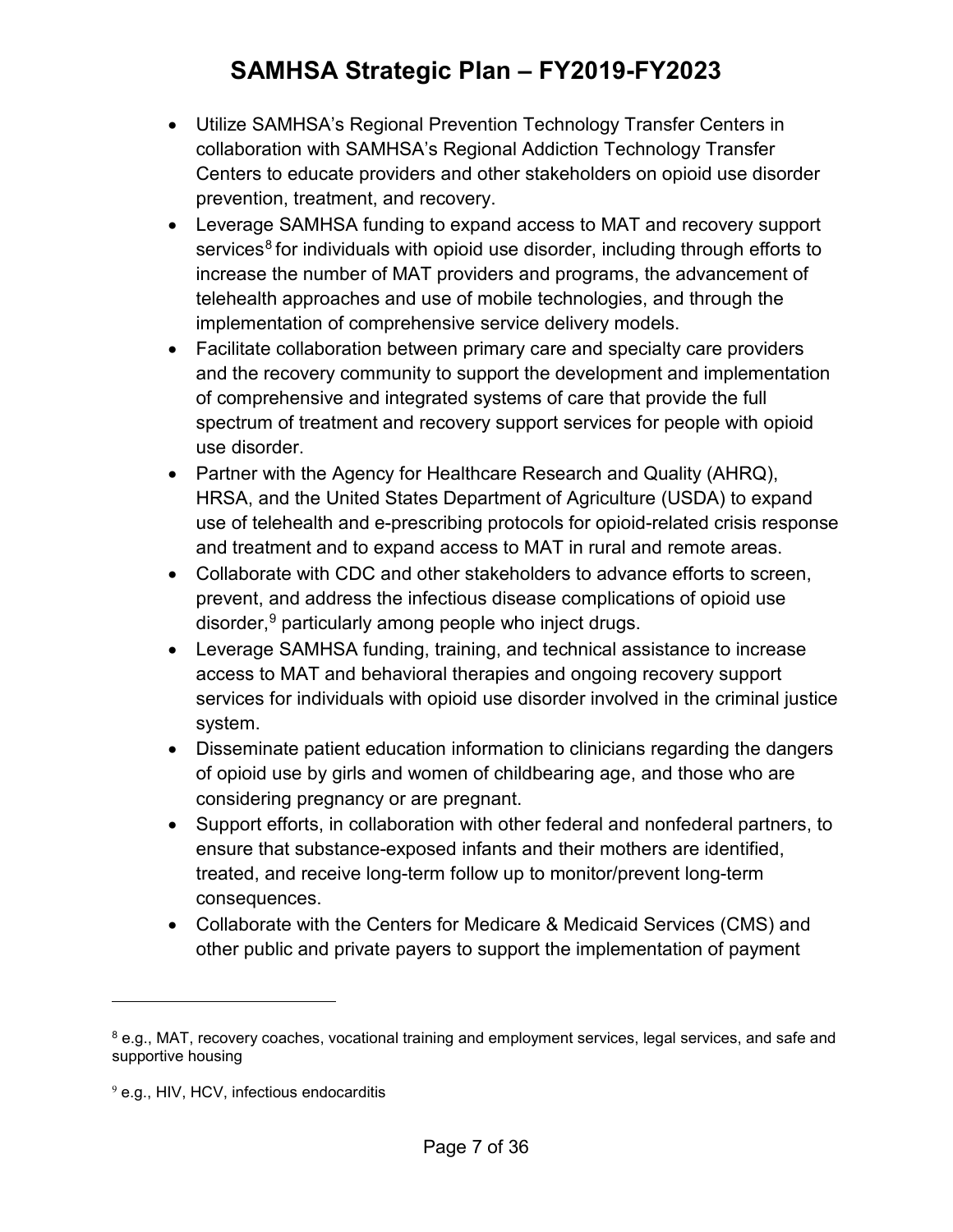policies that can sustain evidence-based opioid prevention, treatment, and recovery support services.

#### Objective 1.4: Target the availability and distribution of overdose-reversing drugs

- Develop and disseminate educational and training materials to first responders and the public on how to respond to an opioid overdose with naloxone.
- Leverage SAMHSA funding, training, and technical assistance to support states and communities in the design and implementation of prevention systems to support first responders and lay audiences in overdose prevention and naloxone administration.
- Support community and peer intervention models that encourage overdose survivors to seek evidence-based treatment and recovery support services.
- Provide guidance to federal grantees on how program resources can be used to support state and local efforts to prevent opioid overdoses and encourage at-risk populations to seek treatment.
- Promote opioid overdose prevention planning for those working with criminal justice populations pre- and post-release from jail, prison, or detention centers.
- Increase availability of naloxone for emergency medical technicians, hospitals, jails/prisons, and primary care through work in SAMHSA's Regional Offices.
- Collaborate with first responders and community crisis lines to provide telehealth services related to naloxone use and overdose response.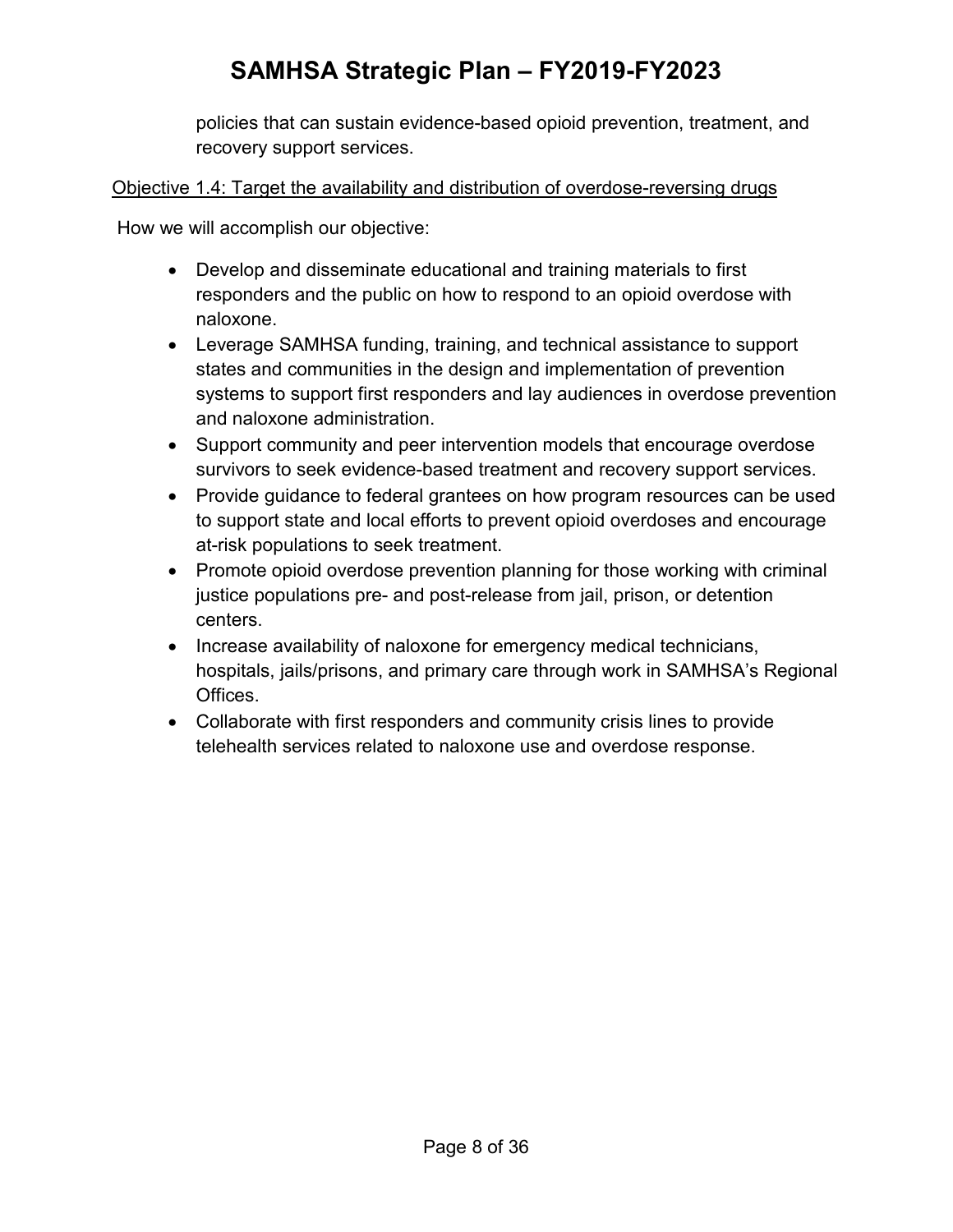#### Objective 1.5: Support cutting-edge research on pain and addiction

- Conduct service delivery research and evaluations to identify effective opioidrelated prevention, treatment, and recovery programs, practices, and policies.
- Utilize SAMHSA's National Mental Health and Substance Use Policy Laboratory in collaboration with external partners, including states, tribes, local jurisdictions, and non-government entities, to identify and evaluate promising approaches to address opioid misuse, opioid use disorder, and overdose and to support the replication and scaling of opioid-related evidence-based programs, practices, and policies.
- Engage with federal partners such as ASPE, NIH, CDC, CMS, and AHRQ to identify research needs and to advance priority research on pain, addiction, and overdose.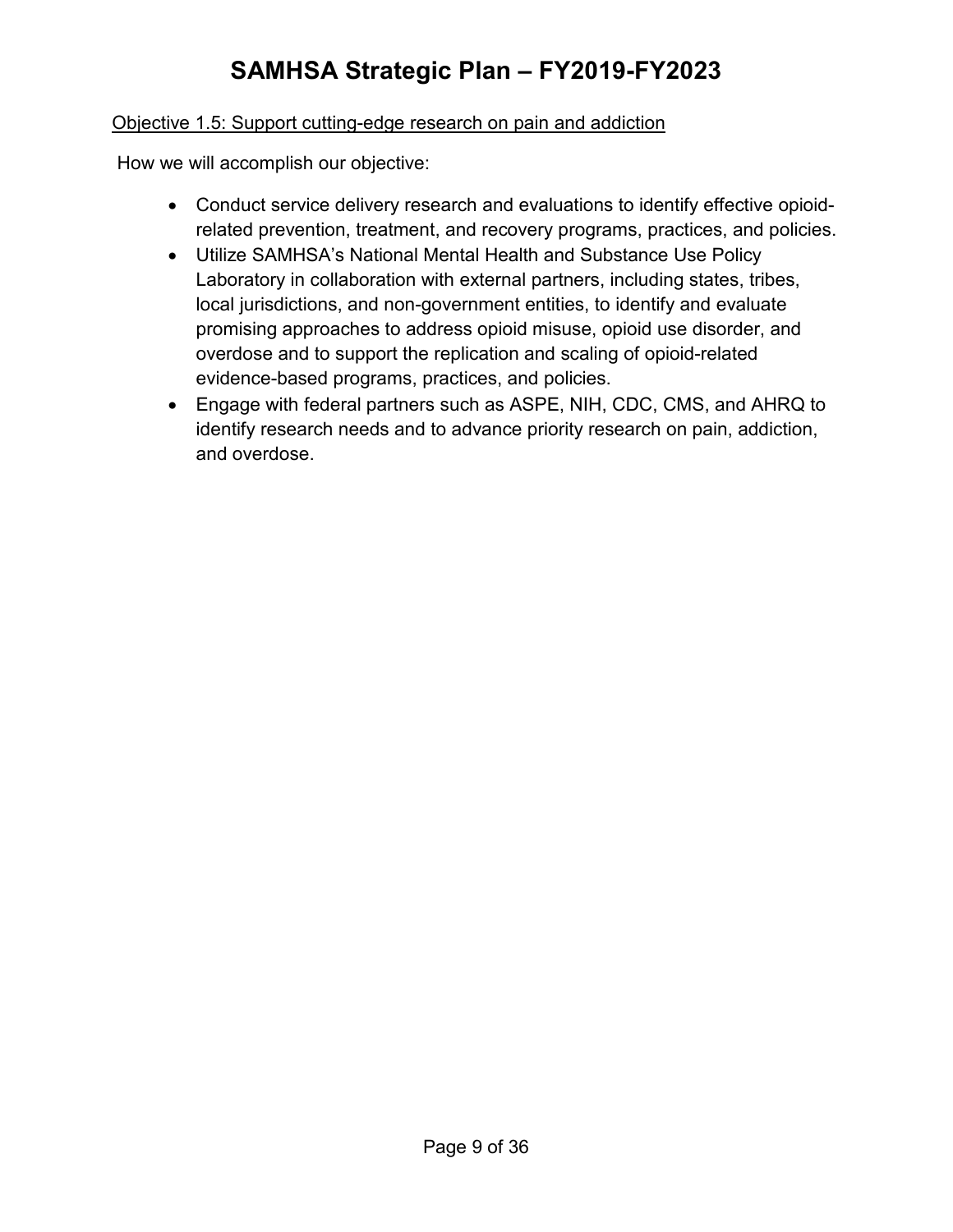<span id="page-11-0"></span>Priority 2: Addressing Serious Mental Illness and Serious Emotional **Disturbances** 

#### *Goal*

Reduce the impact of serious mental illness (SMI) and serious emotional disturbance (SED) and improve treatment and recovery support services through implementation of the comprehensive set of recommendations put forward by the Interdepartmental Serious Mental Illness Coordinating Committee (ISMICC).

#### *Overview*

 $\overline{a}$ 

In 2017, 4.5 percent (11.2 million) of Americans 18 years or older had an SMI,  $10$  and it is estimated that 6.8 to [11](#page-11-2).5 percent of children and youth have an SED.<sup>11</sup> Individuals with SMI often have multiple mental disorders,<sup>10</sup> co-occurring substance use disorders,<sup>10</sup> have a substantially elevated risk for suicide,<sup>[12](#page-11-3)</sup> and are at increased risk for homelessness and involvement with the criminal justice system.<sup>[13](#page-11-4),[14](#page-11-5)</sup> Yet, despite the well-documented health and social impacts of SMI and SED on individuals, families, and communities, only a fraction of individuals with these disorders receive the evidence-based care they need.<sup>9,10</sup> To address this priority area, SAMHSA is focusing its efforts on the quidance and recommendations provided by the ISMICC  $-$  a new federal advisory council authorized by the 21st Century Cures Act to improve the lives of people living with SMI or SED.

<span id="page-11-1"></span> $10$  Substance Abuse and Mental Health Services Administration. Results from the 2017 National Survey on Drug Use and Health. 2018.

<span id="page-11-2"></span><sup>11</sup> Interdepartmental Serious Mental Illness Coordinating Committee. The Way Forward. Federal Action for a System That Works for All People Living with SMI and SED and Their Families and Caregivers. 2017. Available at: <https://store.samhsa.gov/shin/content/PEP17-ISMICC-RTC/PEP17-ISMICC-RTC.pdf>

<span id="page-11-3"></span> $12$  Hor K, Taylor M. Suicide and schizophrenia: a systematic review of rates and risk factors. Journal of Psychopharmacology. 2010;24(4 Suppl):81-90.

<span id="page-11-4"></span> $13$  U.S. Department of Housing and Urban Development (HUD). HUD 2016 continuum of care homeless assistance programs homeless populations and subpopulations. Available at: [https://www.hudexchange.info/resource/reportmanagement/published/CoC\\_PopSub\\_NatlTerrDC\\_2016.pdf](https://www.hudexchange.info/resource/reportmanagement/published/CoC_PopSub_NatlTerrDC_2016.pdf)

<span id="page-11-5"></span><sup>&</sup>lt;sup>14</sup> Steadman HJ, Osher FC, Robbins PC, Case B, Samuels S. Prevalence of serious mental illness among jail inmates. Psychiatric Services. 2009;60(6):761-765.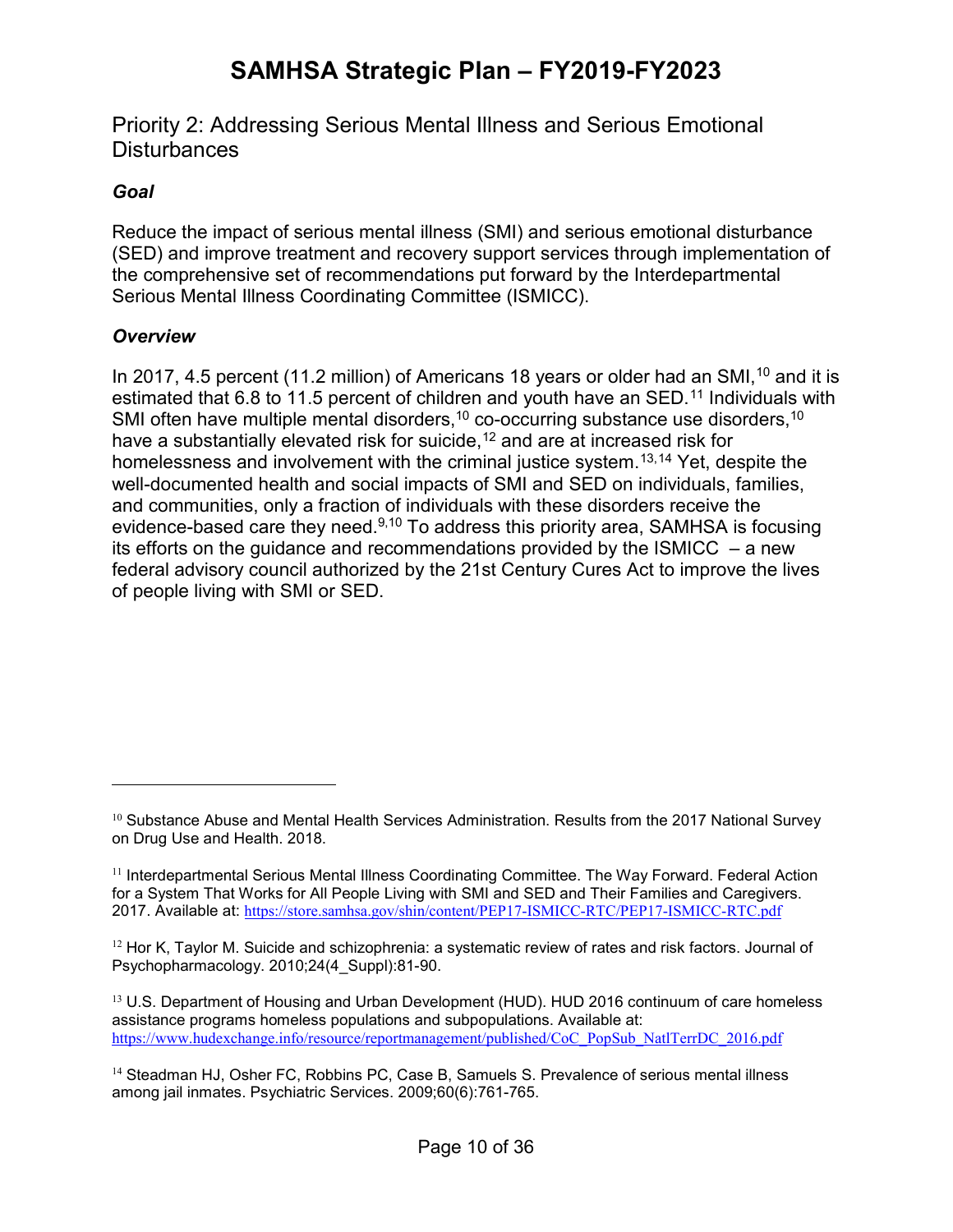#### *Measurable Objectives*

#### Objective 2.1: Strengthen federal coordination to improve care

How we will accomplish our objective:

- Collaborate and align efforts with federal partners through inter and intra-departmental initiatives<sup>[15](#page-12-0)</sup> to:
	- o Improve care across the lifespan for people with SMI or SED by developing a comprehensive continuum of care, including a list of core services that encompass evidence-based prevention, treatment, and recovery supports to address such issues as crisis services, early mental illness including first-episode psychosis (FEP), suicide, trauma, homelessness, criminalization and outreach and engagement.
	- o Convene expert panel meetings on various topics, such as cooccurring disorders, school mental health, older adult issues, inpatient care, and psychotropic medications, to gather input on actions to improve care and policy development.
	- o Leverage SAMHSA resources, including funding, training, and technical assistance, such as the Promoting Integration of Primary and Behavioral Health Care grants and the Center for Integrated Health Solutions, to improve the integration of primary healthcare with services for mental illness and substance use disorders.
	- $\circ$  Work with partners to improve data collection and use of quality measures, including program evaluations to improve service delivery, quality of care, and outcomes and identify, expand, and maximize the use of evidence-based practices by evaluating promising approaches and achieving wide-scale adoption of evidence-based practices for SMI and SED.

<span id="page-12-0"></span> $15$  e.g., ISMICC and the HHS Behavioral Health Coordinating Council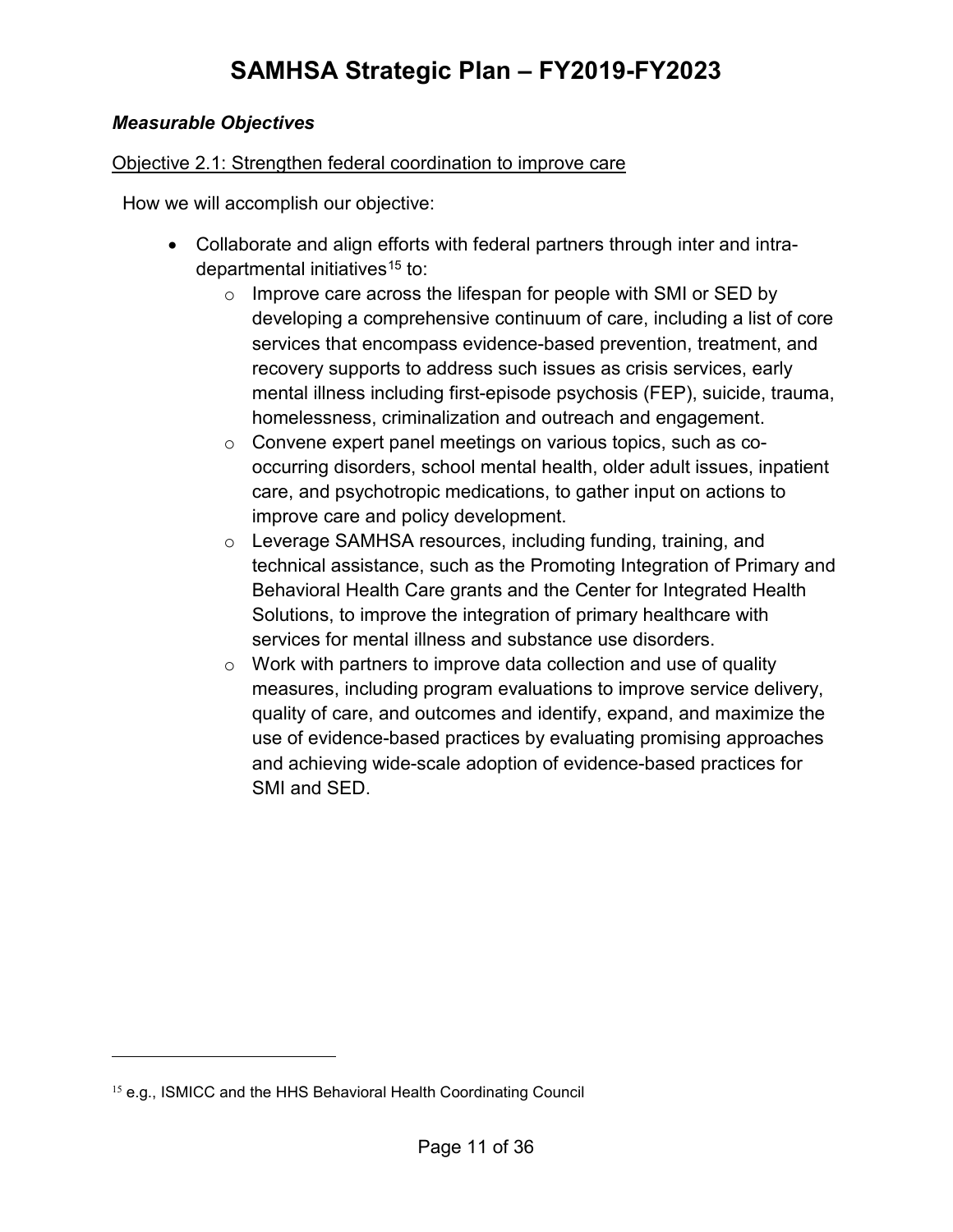#### Objective 2.2: Facilitate access to quality care through services expansion, outreach, and engagement

How we will accomplish our objective:

- Define, implement, and disseminate guidance for a national standard for crisis care, including increasing awareness and use of Psychiatric Advanced Directives, and reassessment of involuntary civil commitment standards and processes.
- Review and assess treatment-planning practices to develop and disseminate guidelines to practitioners in order to improve quality of care.
- Increase professional development by expanding the quantity and quality of the mental health workforce through outreach and partnerships with federal agencies such as HRSA and CMS; professional organizations and graduate schools; provider training and technical assistance; the use of trained peer professionals in diverse settings; and outreach to underserved populations.
- Increase the mental health literacy of the public by training school personnel, first responders, law enforcement, faith communities, and primary care providers to understand and be able to detect the signs and symptoms of mental illness and engage and connect individuals to care.
- Utilize SAMHSA funding, training, and technical assistance to develop and support innovative approaches to providing behavioral healthcare in specialty and primary care settings, including expanding efforts for screening, effective treatment planning, and on-going care engagement.
- Develop and disseminate communication materials and other resources to increase understanding among families and caregivers on facts around privacy of information and access to records.[16](#page-13-0)
- Leverage SAMHSA funding to engage individuals living with SMI or SED who may be experiencing homelessness in treatment, housing, and other recovery support services.
- Work with federal and nonfederal partners to expand the use of telehealth, electronic health records, and other health information technology approaches to facilitate the provision of evidence-based and coordinated care.
- Expand, through collaborations with the Department of Education and state and local education stakeholders, student access to and engagement in the continuum of mental health services and supports in primary and higher education settings.

<span id="page-13-0"></span> $16$  e.g., the Health Insurance Portability and Accountability Act (HIPAA).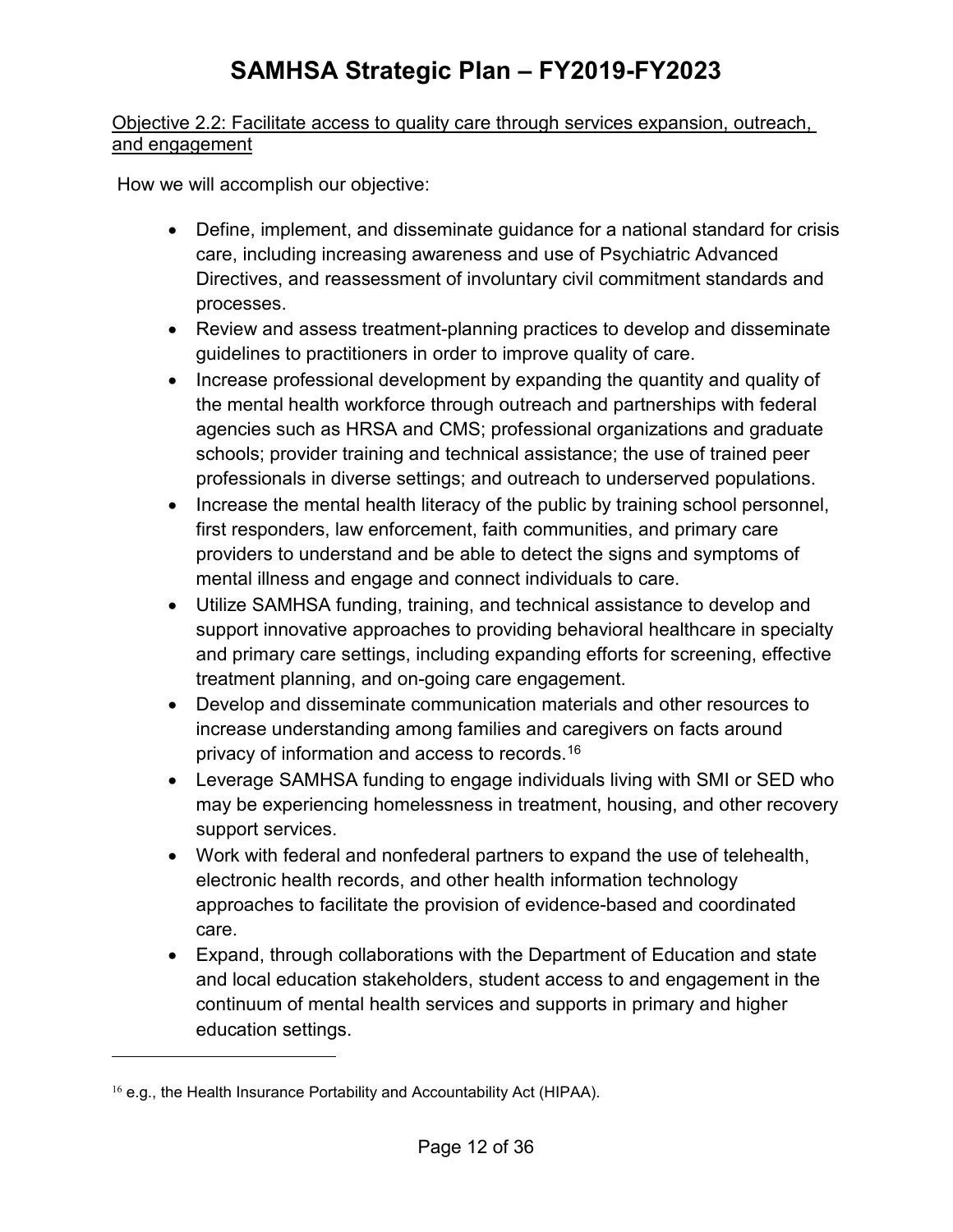- Utilize SAMHSA Regional Administrators to advance efforts related to SMI and SED - including the promotion of televideo/telehealth crisis response services and Assertive Community Treatment (ACT) - in partnership with first responders, and deflection/diversion community crisis lines.
- Develop and disseminate training standards for disaster workers who deliver disaster-related mental and substance use disorder services and referral/linkage services to the public, including individuals who have SMI or SED.

#### Objective 2.3: Improve treatment and recovery by closing the gap between what works and what is offered

- Use SAMHSA funding, training, and technical assistance and collaborations with federal and nonfederal partners to adopt a comprehensive continuum of care throughout the nation for individuals with SMI or SED that includes making available high-quality acute care, such as the National Suicide Prevention Lifeline, Disaster Distress Helpline, crisis centers, respites, mobile crisis teams, alternatives to emergency rooms, inpatient services, assisted outpatient treatment, assertive community treatment, certified community behavioral health clinics, partial hospitalization programs, intensive outpatient programs, supported housing, including group homes and apartments in communities.
- Prioritize the early identification and intervention for children, youth, and young adults by promoting best practices for mental health and substance use screening in schools and supporting mental health consultation and training of the youth-serving workforce.
- Develop a national network of regionally based training and technical assistance centers to better equip behavioral health professionals and others to meet the needs of individuals living with or at risk for developing SMI or SED.
- Leverage SAMHSA resources through funding, training, and technical assistance, including through the new Clinical Support System for Serious Mental Illness (CSS-SMI), to increase the quality of clinical care by improving medication management – including the use of clozapine, other antipsychotics, and long-acting injectable antipsychotic medications – as well as recovery services, including supported housing, supported employment, family psychoeducation, FEP programs that have high fidelity to the Coordinated Specialty Care model, ACT, and peer-delivered services.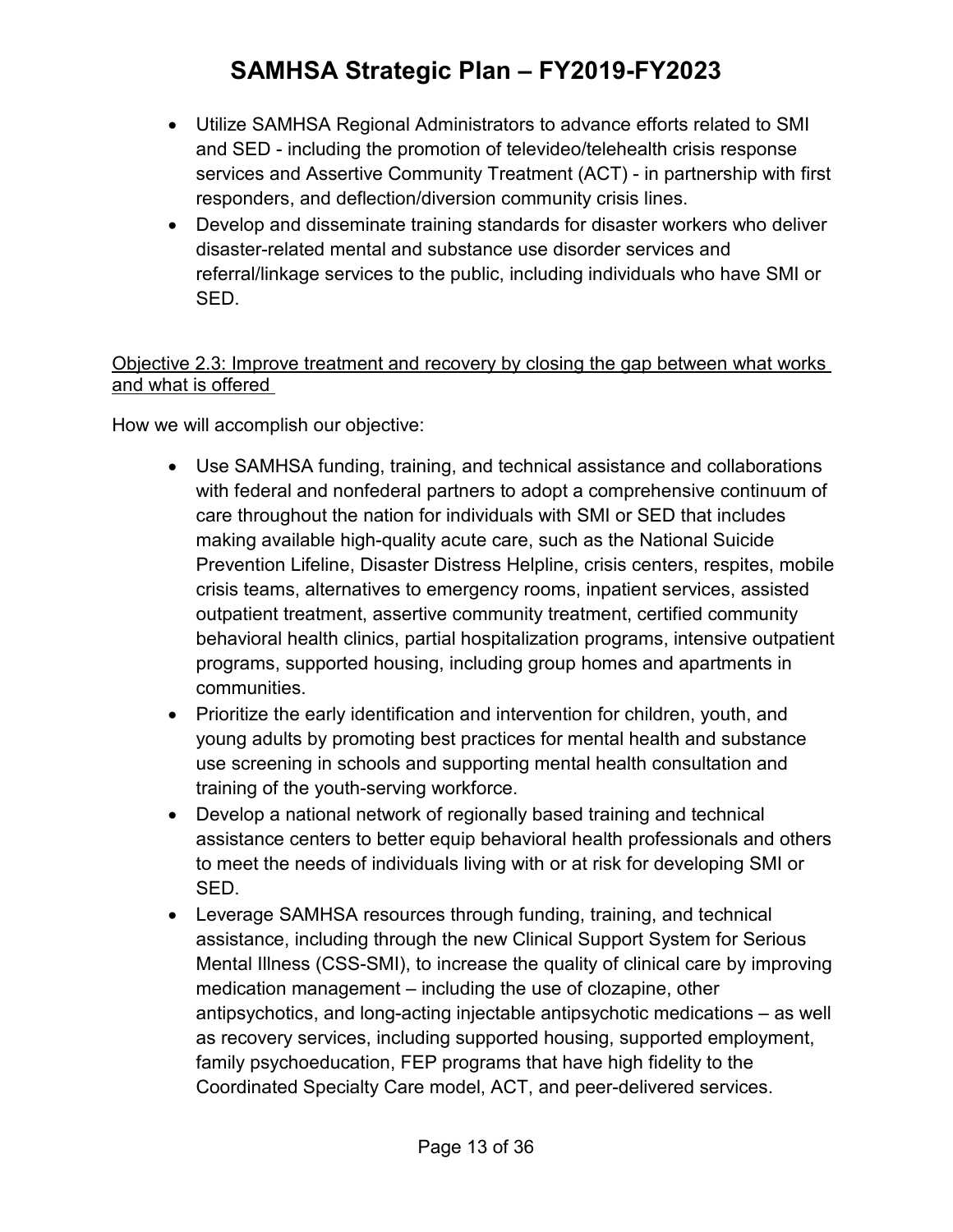- Use SAMHSA's National Mental Health and Substance Use Policy Laboratory and Evidence-Based Practices Resource Center to consolidate and improve the dissemination and translation of research findings and the adoption of evidence-based practices among the behavioral health workforce, clinicians, policymakers, peers, and family members.
- Foster the agency's Zero Suicide efforts by promoting comprehensive suicide prevention efforts in health and mental health and substance use disorder systems.
- Expand through SAMHSA funding, training, and technical assistance, and collaborations with federal and nonfederal partners – the supply of mental health providers and the delivery of high-quality treatment and recovery support services across the United States, particularly in underserved and rural areas, especially those found in culturally diverse communities and in tribal nations.
- Increase the delivery of systems of care for children, youth, and families affected by SMI or SED by expanding transition-age youth services, child trauma services, school-based care, early childhood services, and efforts for young people who are at clinically high risk for developing psychosis.
- Expand, through SAMHSA funding, collaborations, training, and technical assistance, efforts to address the needs of individuals living with SMI or SED who have co-occurring addictions, intellectual and developmental disabilities, hepatitis C virus, and/or HIV/AIDS, including making integrated services readily available, incorporating tobacco dependence treatment into mental health services, and increasing the number of providers trained in and offering MAT for opioid use disorders for people who have SMI.
- Expand the availability of high-quality, integrated, and comprehensive care by expanding and evaluating Certified Community Behavioral Health Clinics (CCBHCs).
- Expand use of community recovery support systems such as clubhouses and other peer-to-peer focused support services.

#### Objective 2.4: Increase opportunities for diversion and improve care for people with SMI or SED involved in the criminal and juvenile justice systems

How we will accomplish our objective:

• Support, through SAMHSA funding, training, and technical assistance, state and local efforts to divert if appropriate, individuals living with SMI or SED from the juvenile or criminal justice systems to community-based care for mental and substance use disorders and through other developmental support services.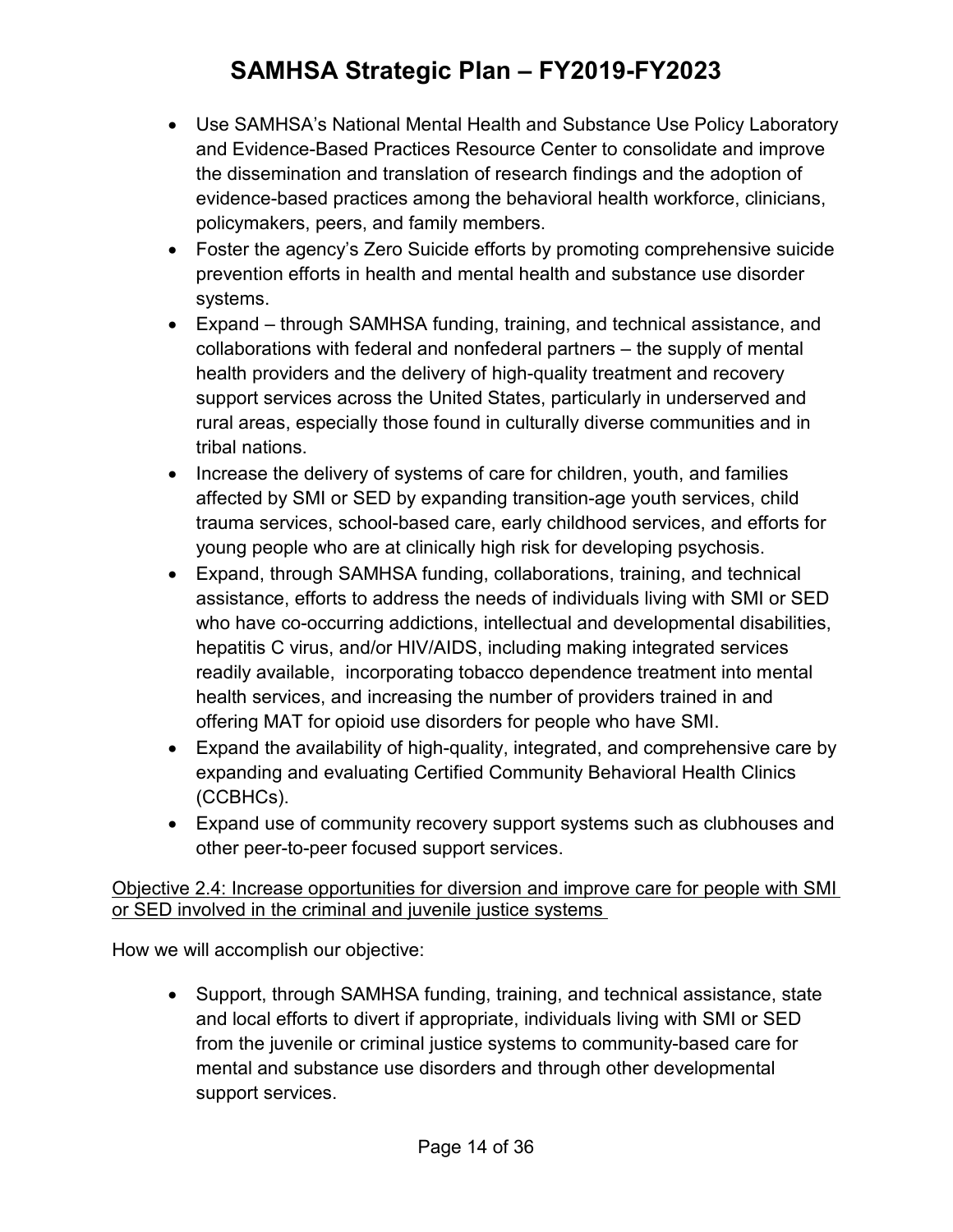- Identify and promote evidence-based practices with the goal of reducing the incidence and duration of psychiatric hospitalization, homelessness, incarcerations, and criminal justice system interactions.
- Provide training and technical assistance to stakeholders to help address issues of competency restoration in states to assure delivery of timely and appropriate care.
- Strengthen collaboration with adult and juvenile justice-based organizations to provide education and training to first responders, courts, jails, prisons, and parole officers on how to work with individuals who have SMI or SED.
- Collaborate with federal and nonfederal partners to promote therapeutic justice dockets in federal, state, and local courts for individuals living with SMI or SED.
- Improve information sharing among justice, mental health, and others who interact with individuals at risk for or living with SMI or SED, to promote coordinated service delivery.

#### Objective 2.5: Develop finance strategies to increase availability and affordability of care

- Collaborate with CMS to provide guidance to states on financing evidencebased treatment and recovery services for SMI or SED.
- Promote full enforcement of the Mental Health Parity and Addiction Equity Act and other parity laws.
- Collaborate with commercial health insurers on supporting comprehensive and innovative coverage and payment policies for those with SMI or SED, including for FEP.
- Collaborate with CMS and the HHS Office of the Assistant Secretary for Planning and Evaluation to evaluate the effectiveness of the CCBHC valuebased payment approach, identifying innovative best practices and promoting opportunities for expansion.
- Conduct evaluations, including economic assessments, of innovative service delivery models for SMI or SED treatment and recovery supports that can improve care and outcomes.
- Partner with other federal agencies and nonfederal partners to implement innovative service delivery models that improve care and outcomes for individuals with SMI or SED.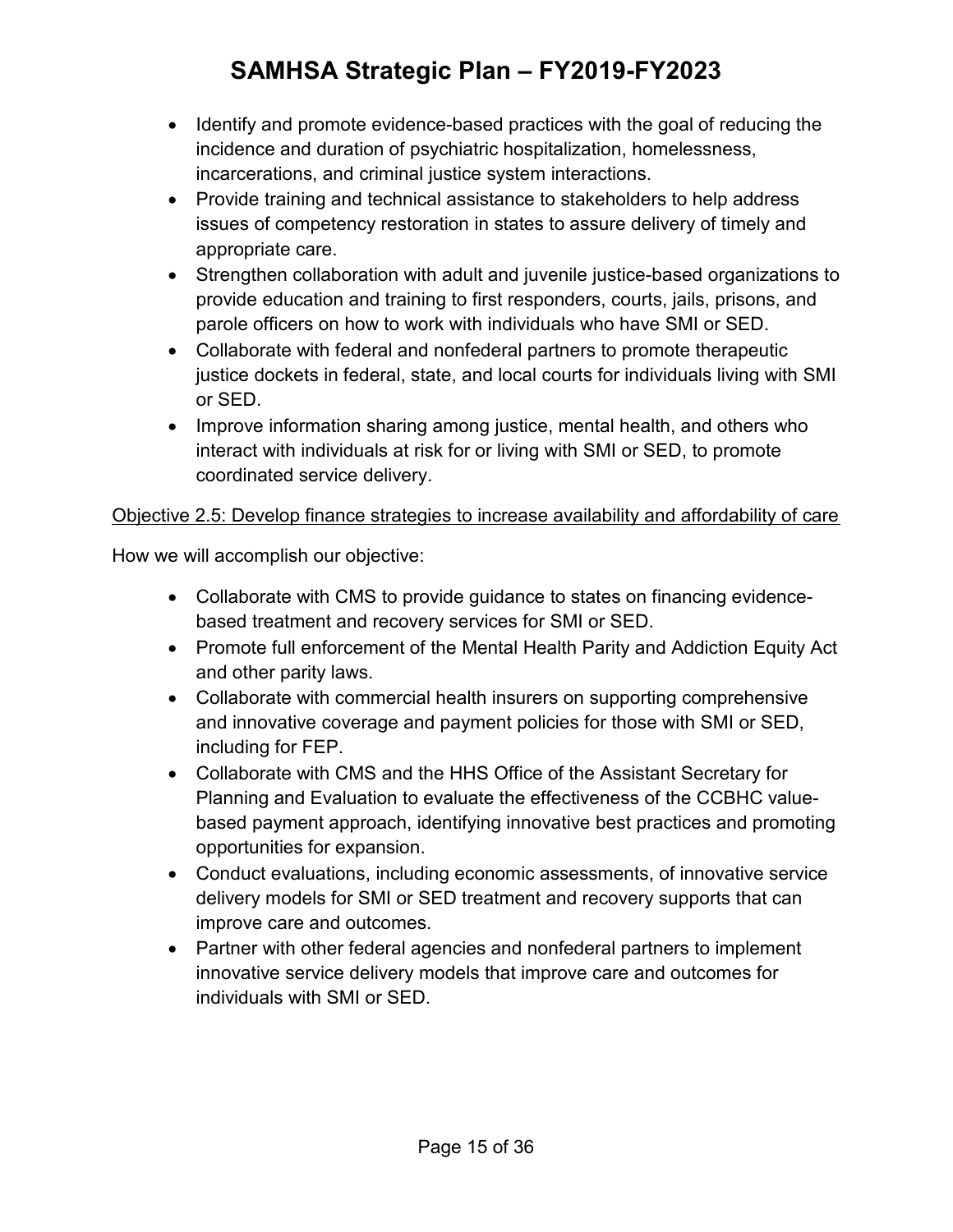<span id="page-17-0"></span>Priority 3: Advancing Prevention, Treatment, and Recovery Support Services for Substance Use

#### *Goal*

Reduce the use of tobacco (encompassing the full range of tobacco products and reduce the misuse of alcohol, the use of illicit drugs, and the misuse of over-thecounter and prescription medications and their effects on the health and wellbeing of Americans.

#### *Overview*

In 2017 more than 140 million Americans 12 years or older reported alcohol use in the past month, 48.7 million reported cigarette use in the past month, 30.5 million reported illicit drug use in the past month, and 19.7 million had a substance use disorder in the past year.<sup>[17](#page-17-1)</sup> The implementation of evidencebased programs, practices, and policies to address substance use across the continuum of care and across the lifespan are essential to preventing substance use, to reducing the burden of substance use, and to creating healthy communities. SAMHSA's efforts in this area are grounded in the knowledge that all levels of prevention – universal, selective, and indicated – are important; that people with substance use disorders do recover when they receive appropriate, evidence-based treatment and recovery support services; and that celebrating those in recovery can help reverse the myths and negative beliefs that persist about substance use and substance use disorders.

#### *Measurable Objectives*

 $\overline{a}$ 

Objective 3.1: Increase public awareness and subsequent behavior change regarding the risks of substance use with a focus on alcohol, marijuana, and stimulants

- Apply science-based prevention research to develop accurate and timely prevention messages and strategies that strengthen community, state, and federal actions to prevent substance abuse and misuse.
- Develop, evaluate, and promote effective education strategies (e.g., health observances, public education campaigns, social media campaigns) to increase public awareness and to prevent substance use and misuse at all stages of life.

<span id="page-17-1"></span> $17$  Substance Abuse and Mental Health Services Administration. Results from the 2017 National Survey on Drug Use and Health. 2018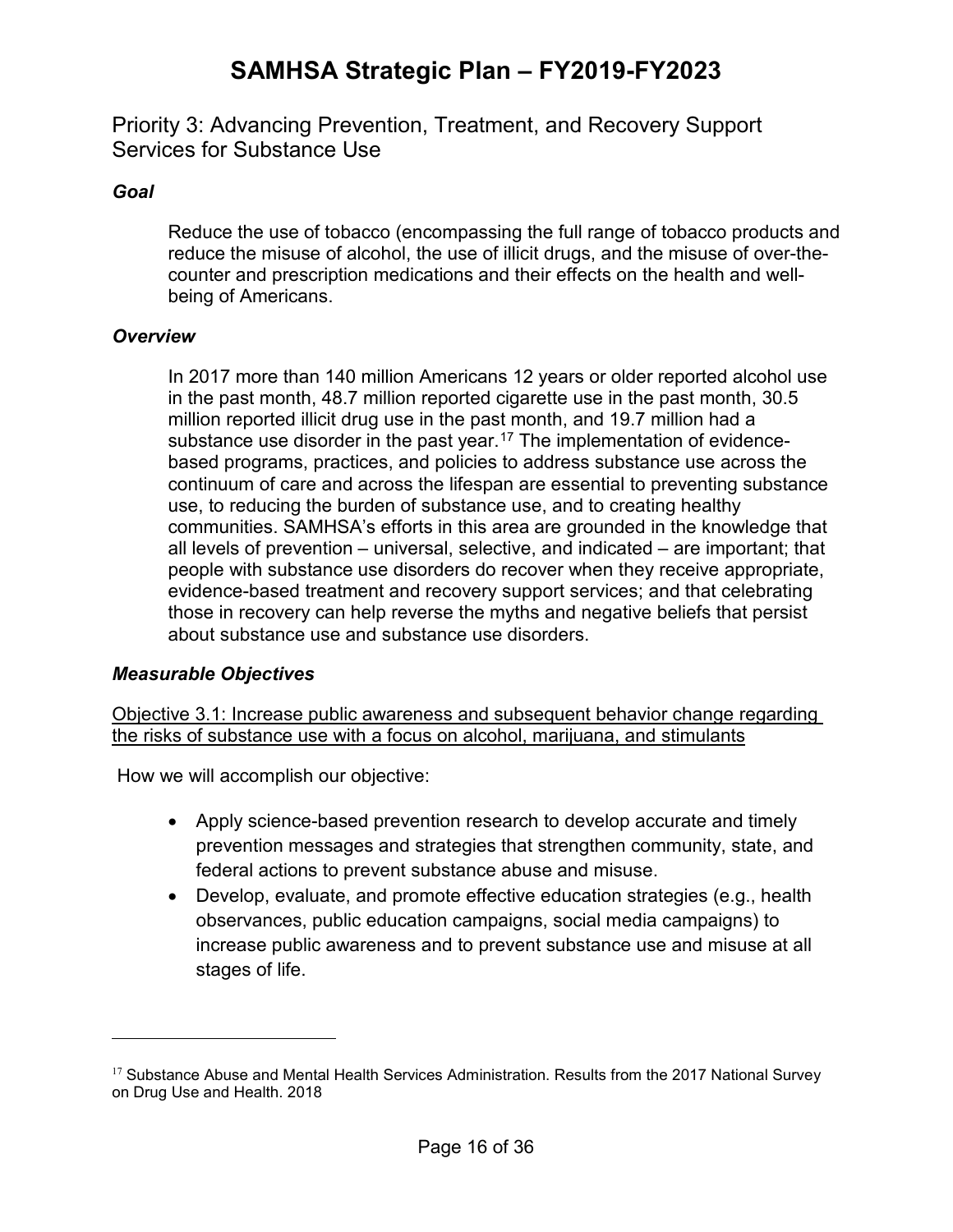- Develop and disseminate products and resources to inform parents, children, youth and young adults, schools, workplaces, and communities about the facts and consequences of substance use and misuse.
- Strengthen community, state, and national partnerships in order to expand the reach of substance use and misuse related health messages and to facilitate the implementation of effective prevention, treatment, and recovery strategies.
- Increase public and provider risk communication about the contamination of the illicit drug supply with highly potent synthetic opioids and new psychoactive substances and the dangers this contamination poses to people who use substances.

#### Objective 3.2: Expand community engagement around substance use prevention, treatment, and recovery

How we will accomplish our objective:

- Promote the Strategic Prevention Framework, SAMHSA's planning process model, to help communities assess needs, build capacity, plan, implement, and evaluate.
- Identify, evaluate, and promote community successes and innovations through new and existing avenues, such as social media, list serves, newsletters, conferences, communication collaboratives, publications, and SAMHSA's Evidence-Based Practices Resource Center.
- Leverage SAMHSA's regional Prevention and Addiction Technology Transfer Centers to facilitate the provision of technical assistance and training on prevention, treatment, and recovery support services to a diverse group of communities.

#### Objective 3.3: Reduce youth substance use initiation through strengthening protective factors and reducing risk factors

- Develop and disseminate products and resources to assist communities and states to conduct strategic planning to increase protective factors and reduce risk factors related to substance use and misuse, including risk and protective factors related to homelessness, education/employment, recovery, and overall well-being.
- Identify and promote best practices and evidence-based programs through technical assistance programs, educational programs, campaigns, SAMHSA's Evidence-Based Practices Resource Center, and collaborations with other federal agencies.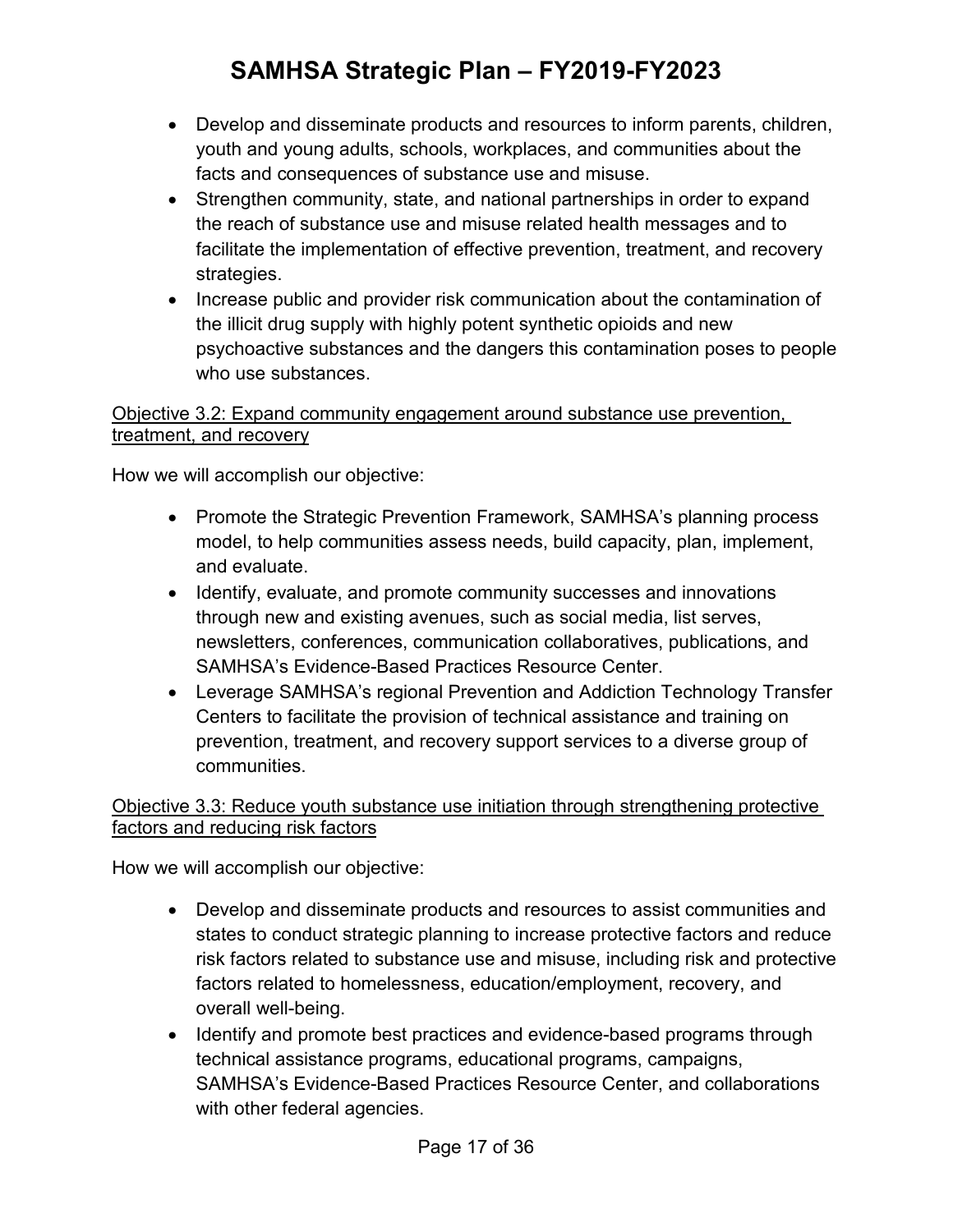- Utilize SAMHSA-supported training and technical assistance to increase community and state capacity to conduct needs assessments, and plan, implement, and sustain effective strategies and programs to address risk and protective factors for substance use and misuse.
- Leverage SAMHSA funding to provide support for communities and states to prevent substance use and misuse by implementing effective, science-based prevention programming and strategies to address risk and protective factors.

Objective 3.4: Support the identification and adoption of evidence-based practices, programs, and policies that prevent substance use, increase provision of substance use disorder treatment, and enable individuals to achieve long-term recovery

- Increase, through training, technical assistance, and educational efforts, understanding and support for the science of prevention, including the benefits and appropriateness of universal, selective, and indicated prevention.
- Facilitate, promote, and sustain the collaboration of the prevention, treatment, and recovery fields through aligned messages, strategies, and programs that address the full continuum of individualized care.
- Promote the adoption of evidence-based programs, practices, and policies through SAMHSA's Evidence Based Practices Resource Center.
- Utilize SAMHSA funding, training, and technical assistance to expand integration of substance use and misuse prevention, treatment, and community-based recovery support services into primary and specialty care settings to improve access, utilization, and quality of care for individuals with or at risk for substance use disorders and co-occurring substance use and mental disorders.
- Identify and promote effective strategies to prevent and reduce homelessness through coordinated federal, state, and local planning and service delivery that integrates stable housing as an essential component of mental health and substance use services provided to individuals with substance use disorders as well as co-occurring disorders.
- Collaborate with CMS and other public and private payers to identify, evaluate, and implement payment policies that will support service delivery models that provide the full continuum of treatment and recovery support services for those with substance use disorders, as well as those with cooccurring substance use and mental disorders.
- Through the scale and spread of evidence-based cessation strategies, coordinate with CDC's Office on Smoking and Health and Million Hearts®, and other federal and nonfederal partners, to improve tobacco use cessation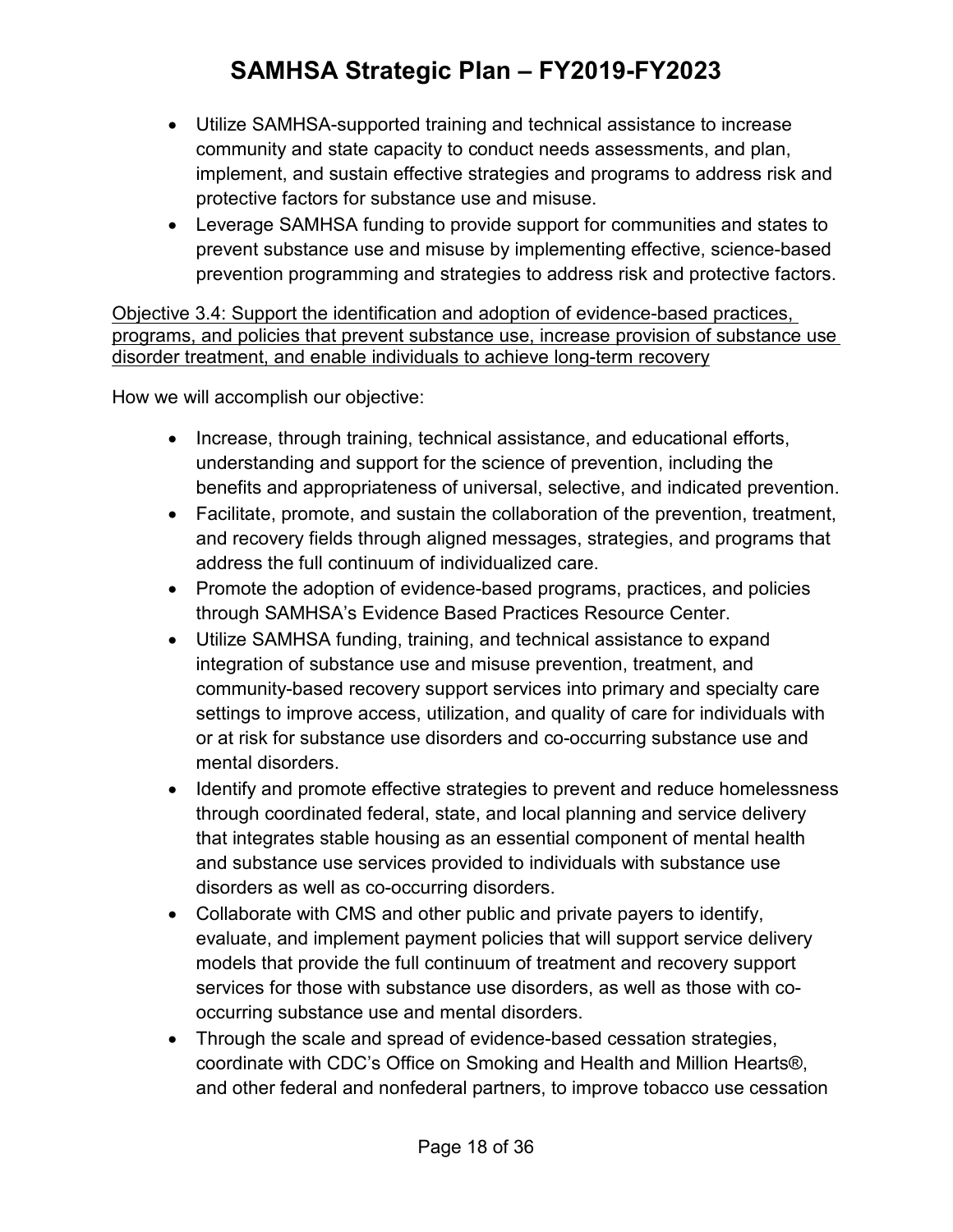among people with mental and substance use disorders, among whom combustible tobacco use is higher and who suffer a higher burden of cardiovascular events.

- Leverage SAMHSA funding, training, and technical assistance to expand and explore new and emerging evidence-based recovery approaches.<sup>[18](#page-20-0)</sup>
- Promote coordination and partnership between mental and substance use disorder and criminal justice systems through use of the Sequential Intercept Model (SIM) to identify and address challenges to implementing evidencebased interventions with individuals involved in the criminal justice system.

#### Objective 3.5: Strengthen federal coordination to improve substance use prevention, treatment, and recovery support services

How we will accomplish our objective:

- Increase cooperation, coordination, and collaboration with federal partners through inter and intra-departmental initiatives<sup>[19](#page-20-1)</sup> to:
	- o Convene expert panel meetings on various topics to gather input on actions to improve the delivery of services for individuals with or at risk for substance use disorders and for co-occurring substance use and mental disorders.
	- o Improve prevention, treatment, and recovery services across the lifespan for people with substance use disorders by aligning federal efforts to increase access to prevention, treatment, and recovery support services.
	- o Leverage SAMHSA resources, including funding, training, and technical assistance, to improve the integration of primary care and services related to the care and treatment of substance use and mental disorders.
	- o Work with states and community partners to improve data collection and the use of quality measures, including program evaluations, to improve service delivery, quality of care, and outcomes and identify, expand, and maximize the use of evidence-based practices by evaluating promising approaches and by promoting wide-scale adoption of evidence-based practices in preventing and treating substance use disorders.

<span id="page-20-0"></span> $18$  e.g., recovery coaches, reimbursement policies, peer-to-peer programs, and recovery housing

<span id="page-20-1"></span> $19$  ee.g. Interagency Coordinating Committee on the Prevention of Underage Drinking (ICCPUD), HHS Behavioral Health and Criminal Justice Coordinating Committee, and other Interagency Workgroups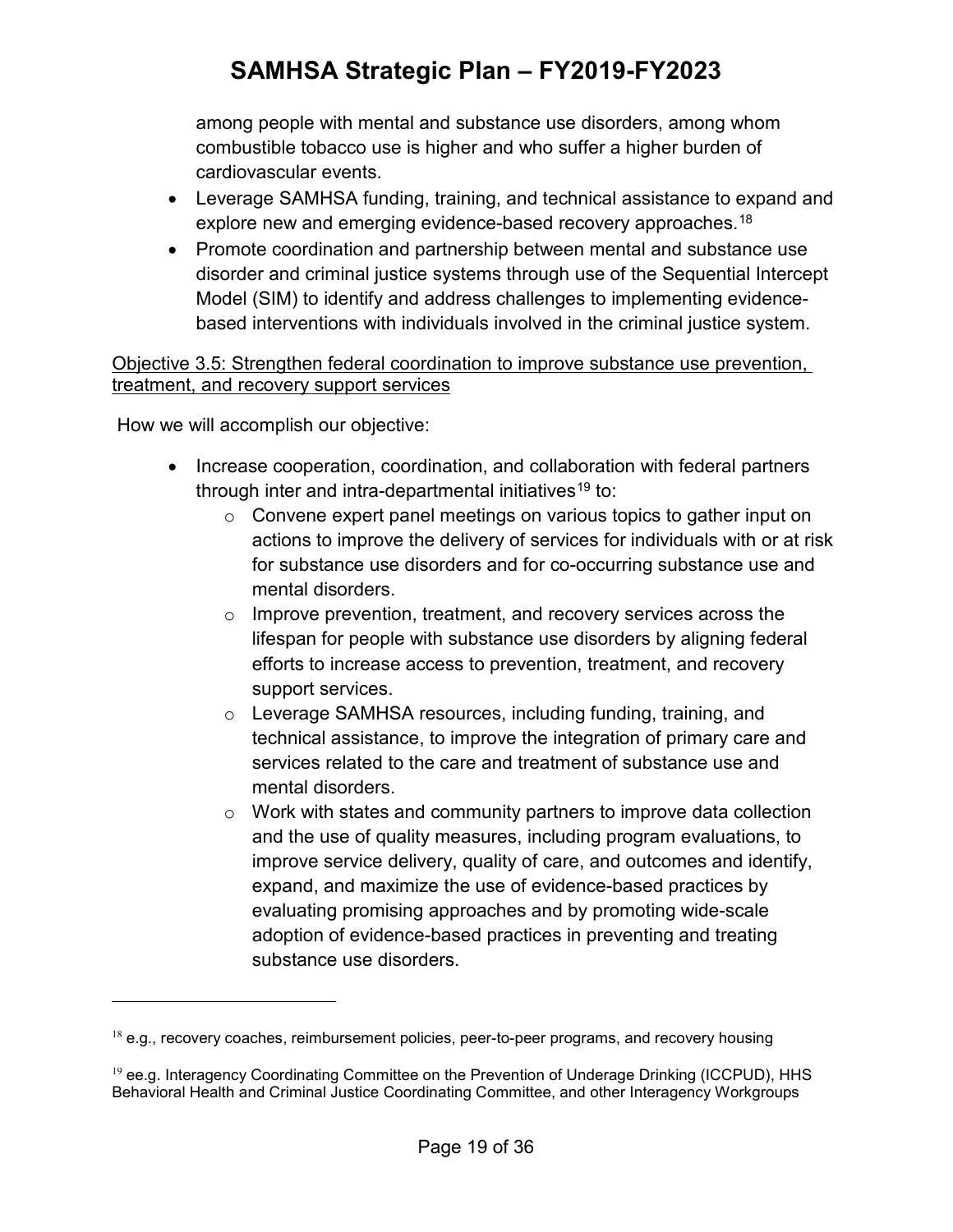<span id="page-21-0"></span>Priority 4: Improving Data Collection, Analysis, Dissemination, and Program and Policy Evaluation

#### *Goal*

Expand and improve the data collection, analysis, evaluation, and dissemination of information related to mental and substance use disorders and receipt of services for these conditions to inform policy and programmatic efforts, to assess the effectiveness and quality of services, and to determine the impacts of policies, programs, and practices.

#### *Overview*

Timely, high-quality, ongoing, and specific data help public health officials, policymakers, community practitioners, and the public to understand mental health and substance use trends and how they are evolving; to inform the development of targeted interventions, focus resources where they are needed most; and to evaluate the success of response efforts. This priority area supports: strengthening SAMHSA data collection activities to reflect the real-time needs of the mental and substance use disorders field and policymakers; prioritizing the use of grant performance data and evaluation reports to enhance oversight, monitoring, and impact of SAMHSA grant programs and federal efforts; leveraging data analysis and dissemination to better identify needs and target resources in communities across the United States; evaluating innovations in the field to identify promising practices; and replicating bringing to scale evidence-based programs, practices, and policies.

#### *Measurable Objectives*

 $\overline{a}$ 

Objective 4.1: Develop consistent data collection strategies to identify and track mental health and substance use needs across the nation

How we will accomplish our objective:

• Implement a new Drug Abuse Warning Network (DAWN) survey as a nationwide public health surveillance system that will provide early warning information on substance use-involved hospital emergency department (ED) visits with a focus on the nation's opioid crisis.[20](#page-21-1)

<span id="page-21-1"></span> $20$  Through DAWN, SAMHSA will leverage data on substance-use involved ED visits from a network of hospitals across the U.S. that can be used to target prevention, treatment, and recovery efforts.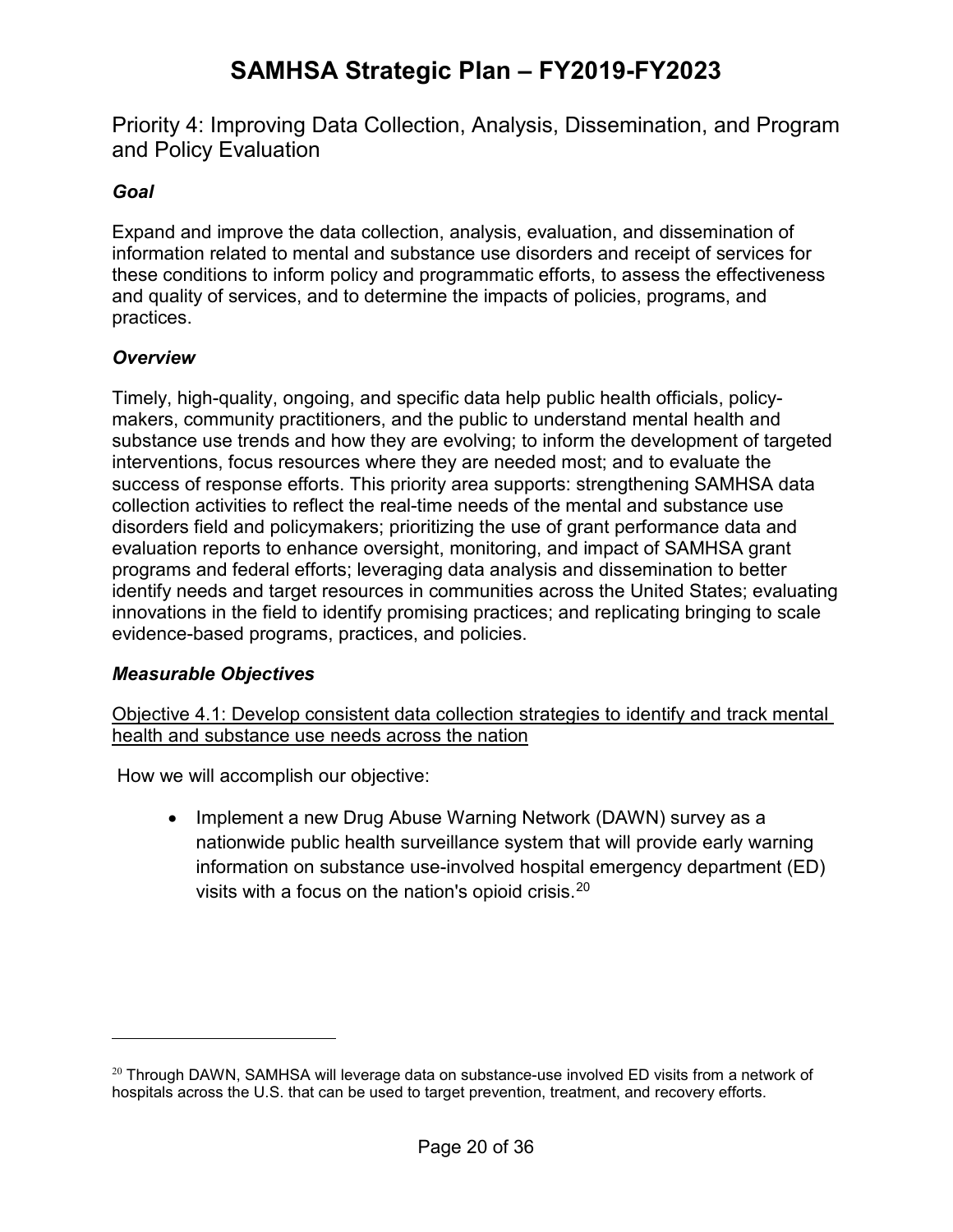- Update the National Survey on Drug Use and Health (NSDUH).<sup>[21](#page-22-0)</sup> Key planned activities include:
	- $\circ$  Collecting and analyzing survey data on MAT for opioid use disorder and alcohol use disorder to inform national estimates of prevalence, of MAT access, and of individual correlates of MAT receipt.
	- o Revising the NSDUH to update clinical diagnostic information for substance use disorders.
	- o Redesigning the NSDUH to collect emerging mental health and substance use related behaviors, including, where feasible, data on the use of emerging substances and products (e.g., tobacco products) to provide national estimates.
- Update the National Survey of Substance Abuse Treatment Services (NSSATS) and National Mental Health Services Survey (N-MHSS).<sup>[22](#page-22-1)</sup> Key planned activities include:
	- o Updating the NSSATS to include information on MAT in order to provide information on the availability of MAT services for both opioid use disorder and alcohol use disorder.
	- $\circ$  Updating the NSSATS to include information on treatments for HIV, viral hepatitis, mental disorders, medication-managed withdrawal, naloxone and overdose education, and recovery support services provided in substance use disorder treatment facilities in the United States.
	- o Revising the N-MHSS to provide information on the availability of treatment services to address data gaps identified by the 2017 ISMICC Report to Congress.
	- $\circ$  Ensuring the online Behavioral Health Treatment Services Locator is regularly updated and is populated with substance use disorder and mental health facility survey data to help policymakers, providers, patients, and the public identify relevant treatment services information and availability.

<span id="page-22-0"></span> $21$  The NSDUH is the primary source of statistical information on the prevalence of substance use and mental illness in the U.S. The NSDUH generates statistical estimates at the national, state, and sub-state levels.

<span id="page-22-1"></span> $22$  These national surveys collect data on the location and characteristics of substance abuse and mental health facilities and are used to update the SAMHSA online Behavioral Health Treatment Services Locator.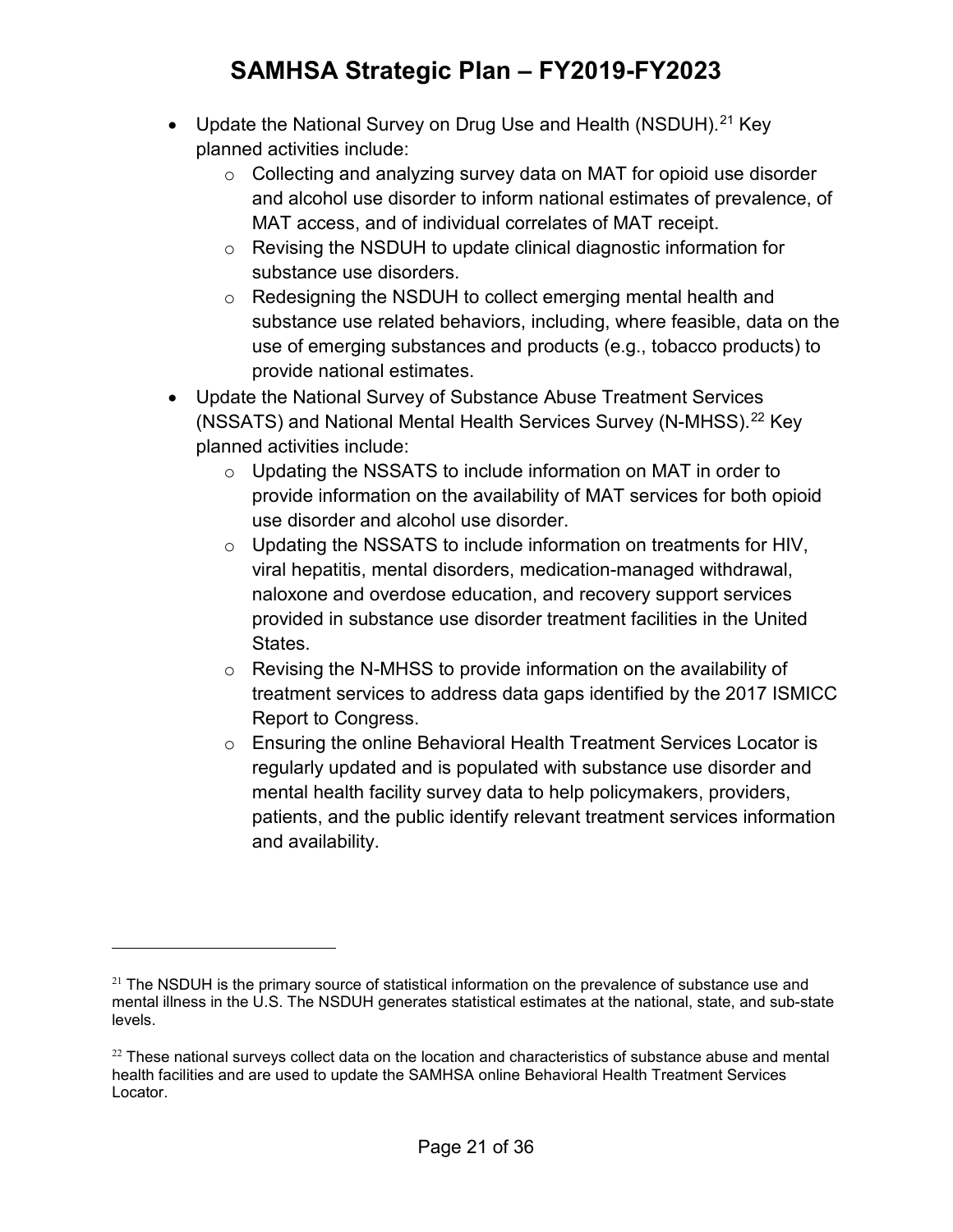- Reassess the Treatment Episode Data Set (TEDS) and the Mental Health Client Level Data (MH-CLD) data collections.<sup>[23](#page-23-0)</sup> Key planned activities include:
	- $\circ$  Working with states to address what data can be collected when considering changing service delivery and financing systems, including the continuum of care, while facilitating high-quality and timely collection of TEDS and MH-CLD data as required by the Substance Abuse Prevention and Treatment and Community Mental Health Services Block Grants.
	- $\circ$  Convening and supporting partnerships with states and other stakeholders to develop options to revise or replace TEDS and MH-CLD data collections.
- Pursue new data collections that provide updated national estimates on the incidence and prevalence of specific mental and substance use disorders and receipt of services for those conditions.

#### Objective 4.2: Ensure that all SAMHSA programs are evaluated in a robust, timely, and high-quality manner

How we will accomplish our objective:

- Modernize SAMHSA's Performance Accountability and Reporting System (SPARS). SPARS captures real-time data for SAMHSA discretionary grant programs in order to monitor the progress, impact, and effectiveness of SAMHSA programs. Key planned activities include:
	- o Collecting and analyzing clinical diagnostic data for clients served in SAMHSA-funded programs to more effectively target program resources.
	- o Developing and collecting web-based client self-report data platforms for all SAMHSA discretionary grant programs to ensure high quality and reliable mental health and substance use program performance data.
	- o Implementing the collection of clinically validated client-level data for all SAMHSA discretionary grant programs to track programmatic and client progress and impact of SAMHSA programs, including on treatment and related health outcomes.

<span id="page-23-0"></span> $23$  TEDS collects demographic and substance use characteristics of treatment admissions and discharges from publicly funded substance abuse treatment facilities. MH-CLD collects administrative data on mental health clients in state funded mental health treatment facilities.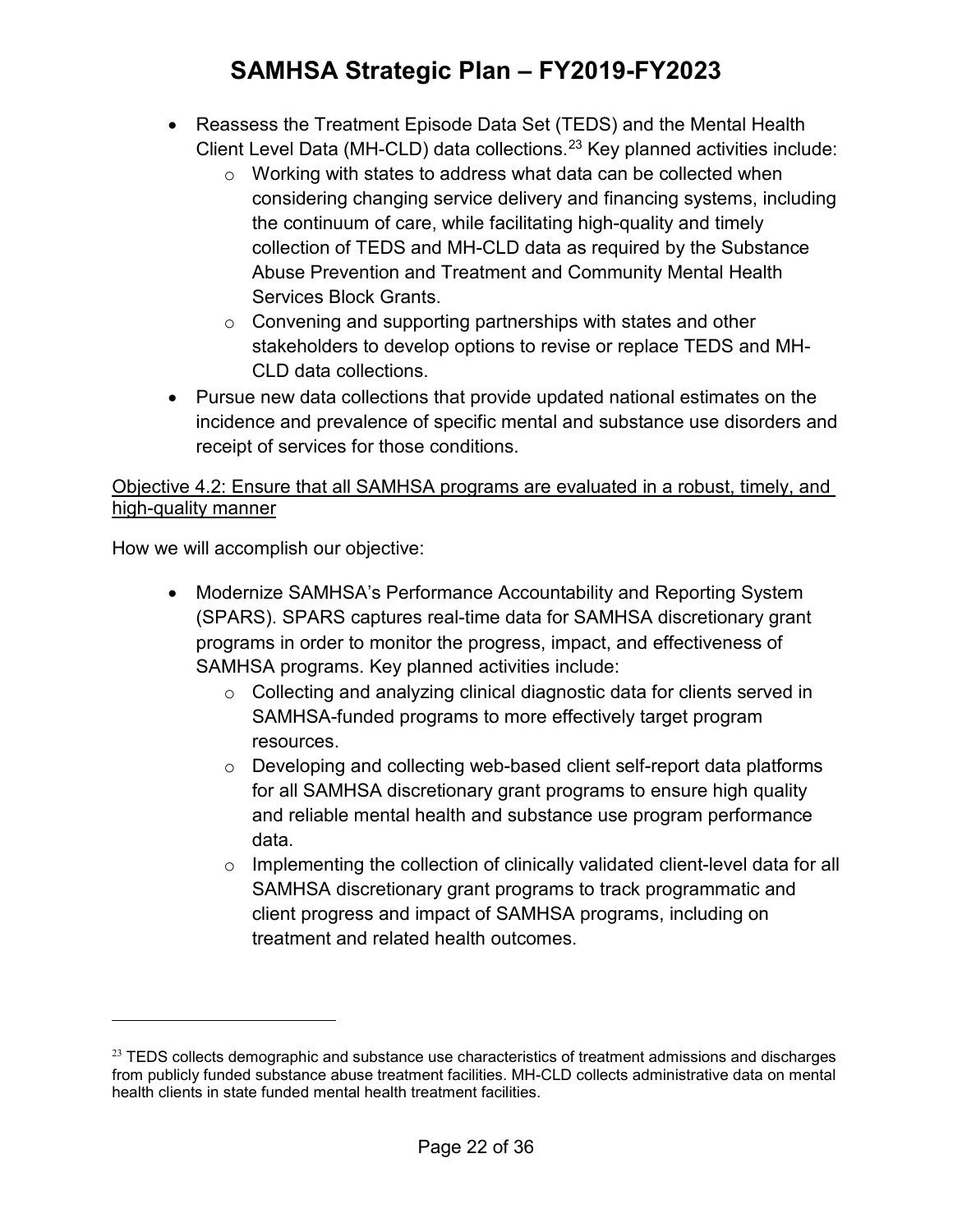o Developing benchmarks and disseminating annual Performance Evaluation Reports for all SAMHSA discretionary grant programs.

Objective 4.3: Promote access to and use of the nation's substance use and mental health data and conduct program and policy evaluations and use the results to advance the adoption of evidence-based policies, programs, and practices

How we will accomplish our objective:

- Expand access to substance use and mental health data.<sup>[24](#page-24-0)</sup> Key planned activities include:
	- o Releasing annual reports and updated public-use files in a timely and efficient manner.
	- o Ensuring continuous and seamless public access to Substance Abuse and Mental Health Data Archive (SAMHDA) data in the cloud.
	- o Enabling the availability of access to SAMHSA restricted-use, microlevel data at CDC's National Center for Health Statistics (NCHS) Research Data Centers to promote broader researcher integration and use of public health data.
- Strengthen partnerships with communities, states, stakeholders, and other federal agencies to increase understanding of the prevalence, patterns, trends, and program data, including risk and protective factors, on substance use and mental illness.
- Develop and disseminate effective data-driven products, resources, and tools to assist clinicians, policymakers, community practitioners, patients, and the public in efforts to advance substance use and mental health prevention, treatment, and recovery.
- Conduct epidemiological studies and other data analyses and disseminate findings in order to inform policy and program development and resource allocation.
- Advance the use of evidence-based, data-driven programs, practices, and policies to prevent and to treat substance use and mental disorders and to support recovery through rigorous evaluations of innovative and promising approaches and the replication and scaling of evidence-based interventions.

<span id="page-24-0"></span> $24$  SAMHSA disseminates key national annual reports and evaluation summaries throughout the year. In addition, SAMHSA provides access to the Substance Abuse and Mental Health Data Archive (SAMHDA), SAMHSA's platform for disseminating public-use and restricted-data collected from our national mental health and substance use data collections.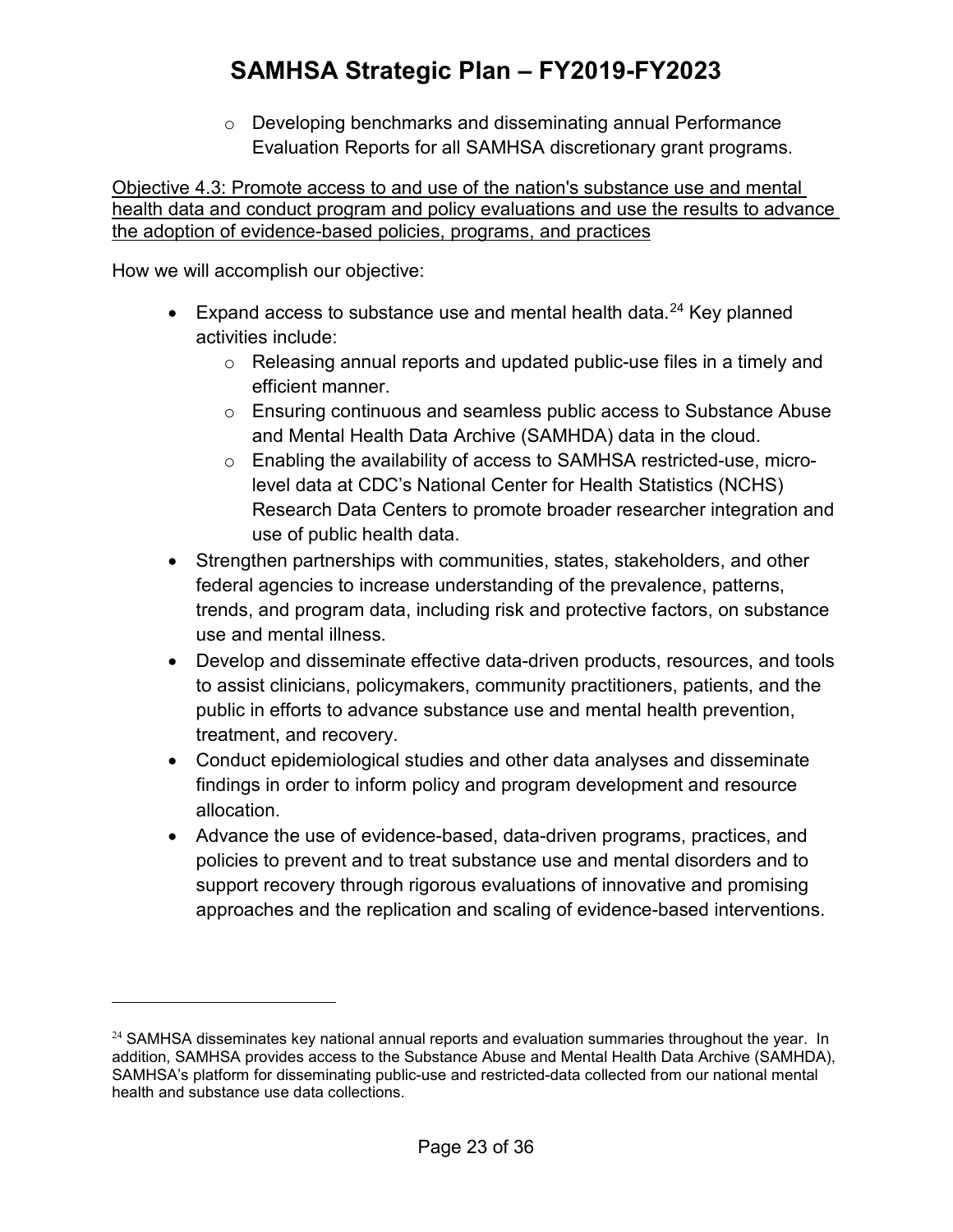#### <span id="page-25-0"></span>Priority 5: Strengthening Health Practitioner Training and Education

#### *Goal*

Improve the supply of trained and culturally competent professionals and paraprofessionals to address the nation's mental and substance use disorder healthcare needs across the lifespan.

#### *Overview*

Given the insufficient supply and unbalanced geographical distribution of mental and substance use disorder professionals, and other healthcare professionals with expertise in the diagnosis, evaluation, or treatment of people with serious mental illness and substance use disorders, SAMHSA is committed to supporting a strategy to improve training and education of a diverse and robust workforce with skills in addressing prevention, screening, evaluation, diagnosis, treatment, and recovery support services. Using a multi-pronged approach, SAMHSA will engage in enhanced collaboration with federal, state, and local governments, communities, and tribes and tribal organizations. This approach will involve attracting new professionals to the field, as well as retaining existing professionals and expanding their reach through such multiplier-effect strategies as Project Extension for Community Healthcare Outcomes (ECHO), the Huband-Spoke model, broader use of peers, and other innovations. This approach will also involve improving the clinical skills of all health practitioners with training on evidence-based practices, including prescriber training for those who are eligible.

#### *Measurable Objectives*

Objective 5.1: Develop and disseminate workforce training and education tools, and core competencies to prevent and address mental and substance use disorders

- Build and promote the SAMHSA Evidence-Based Practices Resource Center's collection of scientifically based resources, so that all stakeholders have access to tools for improving prevention, treatment, and recovery support services regardless of their geographic locations.
- Raise the awareness and utility of:
	- o The Providers' Clinical Support System (PCSS) as a source of education and clinical coaching on the treatment of opioid use disorders, treating chronic pain and preventing opioid use disorder, and Drug Addiction Treatment Act of 2000(DATA) waiver training for physicians, nurse practitioners, and physician assistants.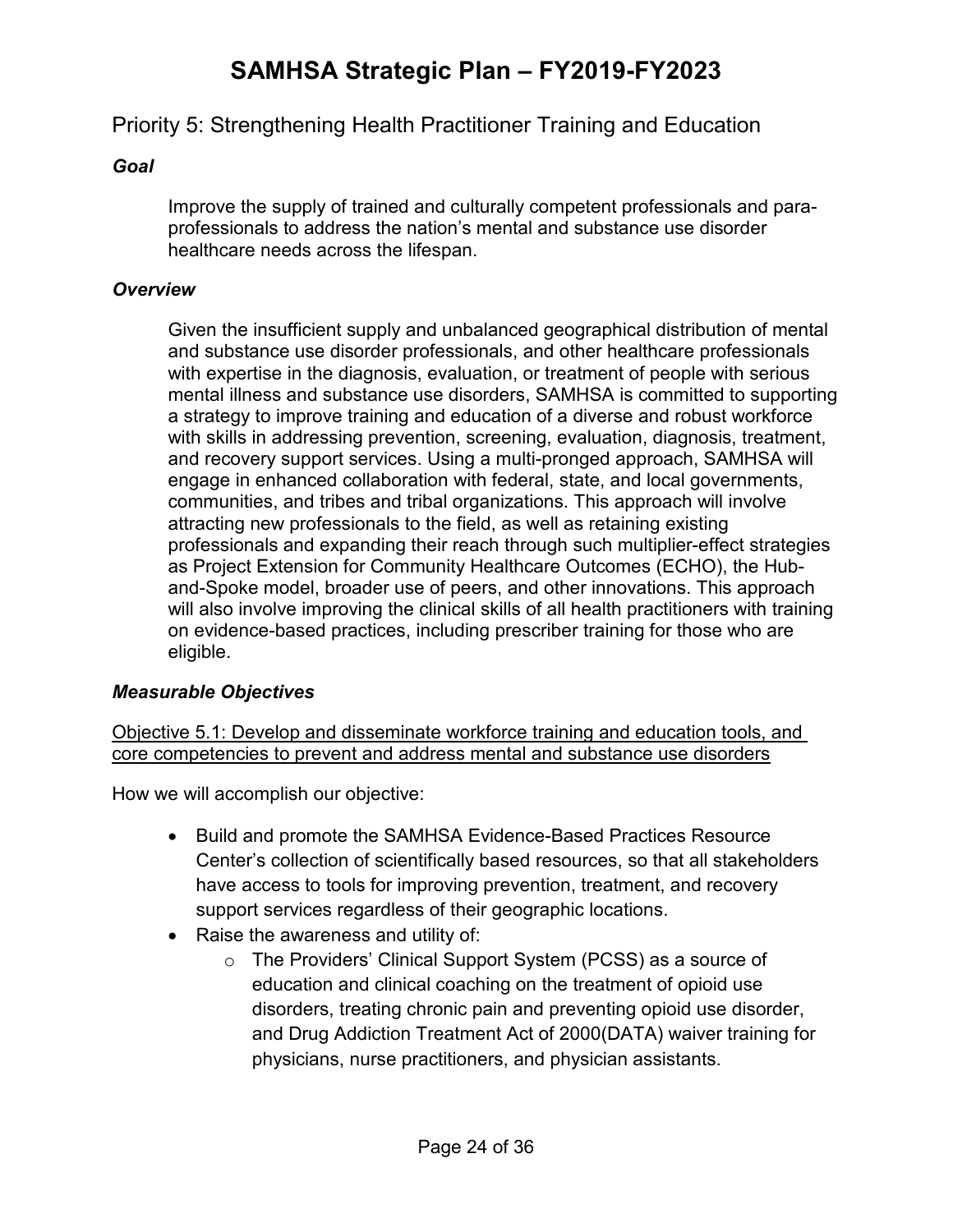- o The Clinical Support System for Serious Mental Illness as a source of education and clinical coaching on the treatment of and recovery from SMI or SED.
- Continue to advance SAMHSA's new approach to training and technical assistance through the implementation of a national network of regional centers that provide expertise and training on addiction, substance abuse prevention, and mental health. This new system is available to all practitioners and providers and replaces the previous system that focused primarily on technical assistance delivery only to SAMHSA grantees.
- Develop timely, strategic, and high-value products and publications to support delivery of evidence-based practices by providers of services for mental and substance use disorders.
- Support Drug Addiction Treatment Act (DATA) waiver coursework the [training required for qualified practitioners to obtain a waiver to prescribe](https://www.samhsa.gov/programs-campaigns/medication-assisted-treatment/training-materials-resources/buprenorphine-waiver)  [buprenorphine for the treatment of opioid use disorder](https://www.samhsa.gov/programs-campaigns/medication-assisted-treatment/training-materials-resources/buprenorphine-waiver) - delivered prior to graduation in medicine, physician assistant, and nurse practitioner academic programs so that new practitioners have completed the required DATA waiver training by the time of graduation. In addition, expand this approach to other healthcare professionals who may become eligible to qualify for a DATA waiver.

#### Objective 5.2: Collaborate with HRSA, CMS, and other partners to improve mental and substance use disorder workforce opportunities, including recruitment, training, and retention

- Collaborate on the Behavioral Health Workforce Education and Training program administered by HRSA to optimize the resources contributed by each agency.
- Collaborate on the SAMHSA-HRSA Behavioral Health Workforce Research Center to provide analysis of workforce issues and gaps, and the data needed to inform policy and program planning.
- Increase the utilization of the training and technical assistance resources of the SAMHSA-HRSA Center for Integrated Health Solutions to better address the whole health needs of individuals with mental and substance use disorders, whether seen in specialty or primary care settings.
- Expand the relationships and partnerships between the HRSA Area Health Education Centers and the SAMHSA Regional Technology Transfer Centers.
- Support National Health Service Corps (NHSC) expansion to include licensed, masters-level addiction counselors to demonstrate the utility of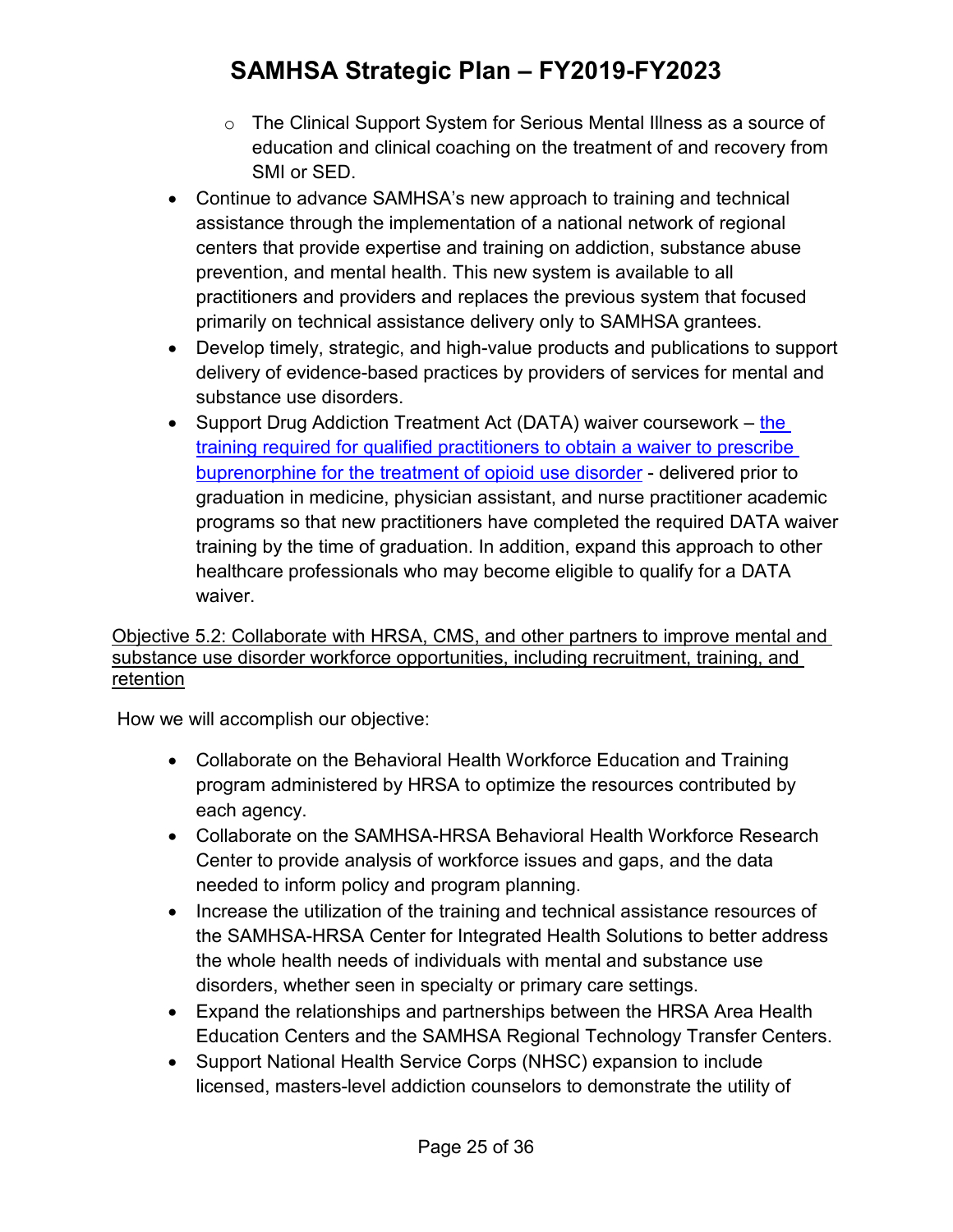continuing to expand the NHSC to new mental and substance use disorder professions and sites.

- Promote cross-state license and credentialing portability by working with state regulatory agencies and other professional associations and accrediting bodies, including for peer professionals, to facilitate practice flexibility.
- Explore with CMS and other public and private payers innovative payment policies and service delivery models that incentivize the provision of mental and substance use disorder prevention, treatment, and recovery support services across the health system.
- Promote development of standards for mental and substance use disorder professionals to conduct tele-mental health/addiction services and leverage the SAMHSA Regional Administrators to help establish these standards in the states.

Objective 5.3: Support use of credentialed peer providers and other paraprofessionals as an integrated component of the comprehensive care provided by the primary and specialty care systems to prevent substance use disorder and to address the needs of individuals living with mental and substance use disorders and their families

- Disseminate the SAMHSA "Core Competencies for Peer Workers in Behavioral Health Services" publication and provide training and technical assistance to support application and attainment of these competencies.
- Explore with CMS and other public and private payers options to support the use of programs by states to collect existing information on the impact of the use of peers, and study service model enhancements and payment policies that use peer workers as part of a comprehensive health and community care system.
- Work with local, regional, state, tribal, and national groups to develop a strategy for increasing the quality of the peer workforce – including credentialing, licensing and certification – and explore complementary uses of community health workers.
- Support an in-depth analysis of the variation in peer roles and distribute the results to organizations that have an interest in using peers to support the service delivery continuum.
- Work with stakeholders and researchers to further build the evidence base for different peer roles.
- Develop model job descriptions for peer workers and disseminate these descriptions to stakeholders.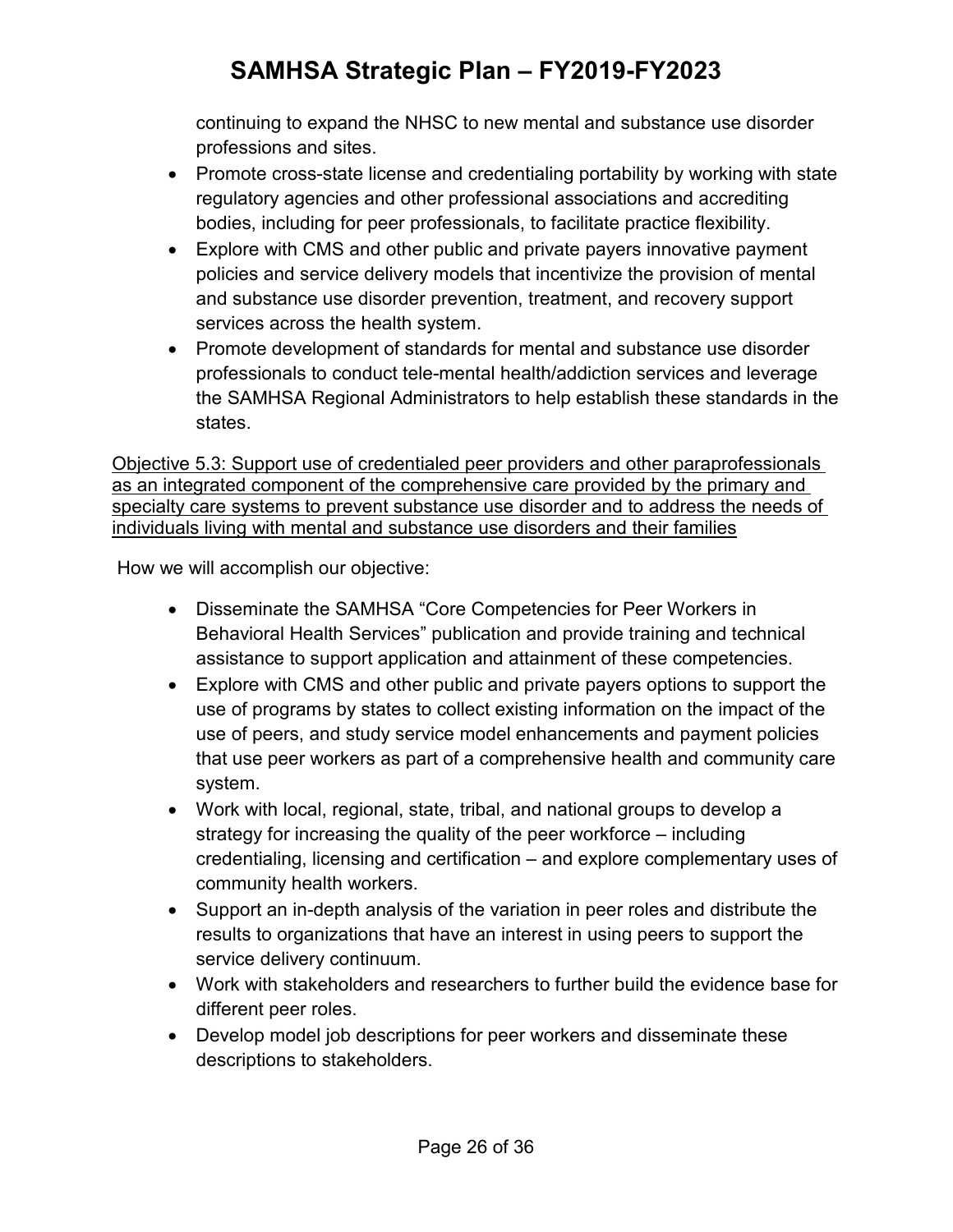- Develop and disseminate information about the essential skills needed in substance use treatment settings for peer recovery support services through the publication of a Technical Improvement Protocol or other resources with accompanying, ancillary materials.
- Collaborate with CMS to support analysis of CMS and managed care organization case rates and billing codes for services provided by peer workers, to assess status, growth, and sustainability of the peer workforce and how best to integrate community-based peer support services into the continuum of care.
- Collaborate with The Department of Labor's Bureau of Labor Statistics to develop labor codes for the peer workforce, in order to have better information about the national peer provider workforce in behavioral health.
- Encourage, through technical assistance and training, a better understanding by healthcare professionals about community recovery supports and increased understanding of and collaboration with peer professionals with mental health and substance use healthcare providers.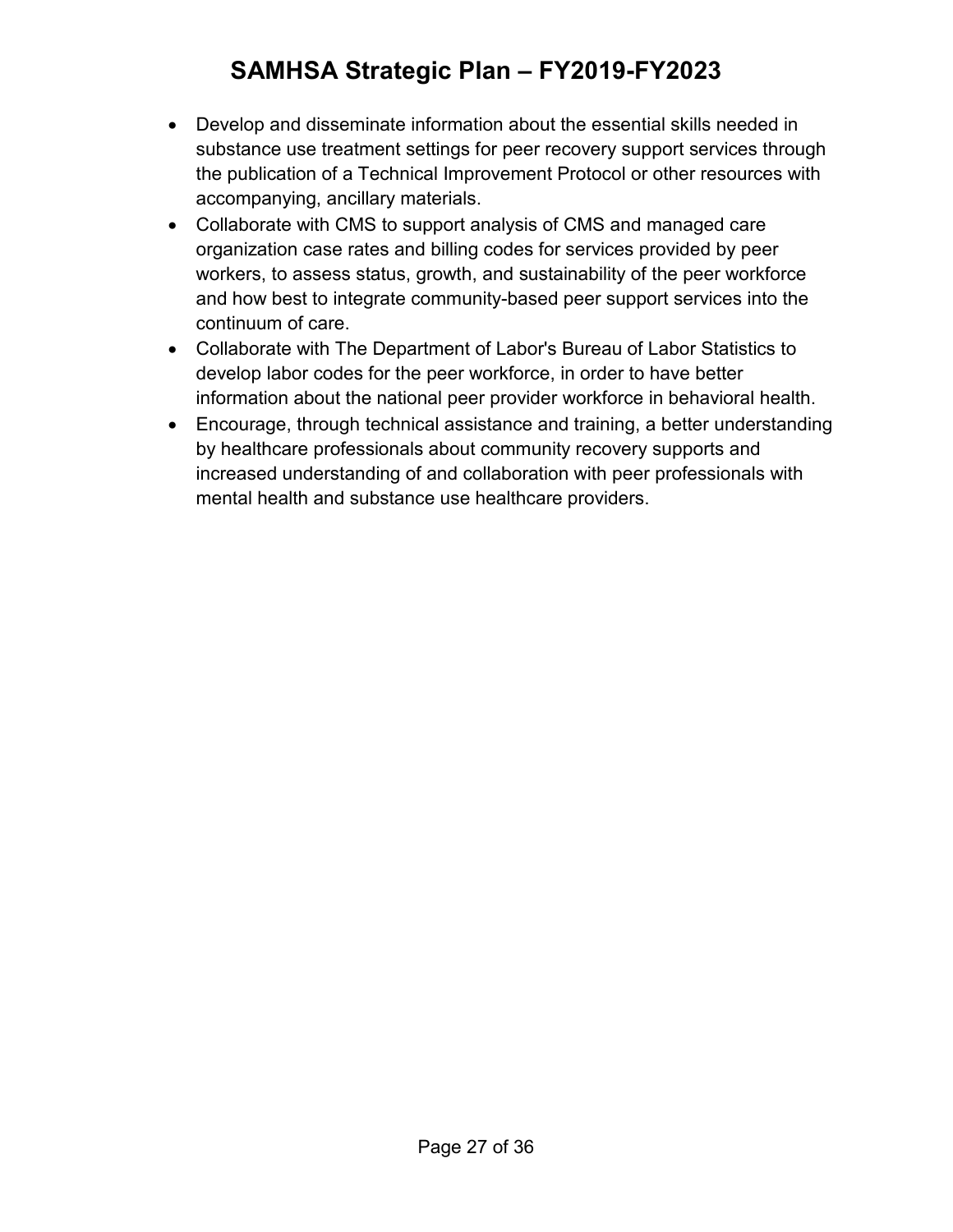## <span id="page-29-0"></span>**Key Performance and Outcome Measures**

To track performance and progress in realizing the goals and objectives described in the Strategic Plan, SAMHSA has identified a series of key performance and outcome measures. The example measures, presented below, were selected from among the many measures used by SAMHSA to track performance, progress, and impact of the Agency's work, and do not provide a complete enumeration of all measures and metrics SAMHSA will use to track progress. Priorities 1 through 3 include both key performance and outcome measures; Priority 4 includes key milestones, and Priority 5 includes only key performance measures.

<span id="page-29-1"></span>Priority 1: Combating the Opioid Crisis through the Expansion of Prevention, Treatment, and Recovery Support Services

#### *Key Performance Measures*

- Number of opioid prescriptions dispensed, and the average number of morphine milligram equivalents dispensed per prescription in the outpatient setting.
- Percentage of opioid prescriptions with a daily morphine equivalent dose greater than 50 morphine milligram equivalents.
- Percentage of opioid prescriptions with an overlapping benzodiazepine prescription.
- Number of naloxone kits distributed, and number of naloxone prescriptions dispensed.
- Number of practitioners (physicians, nurse practitioners and physician assistants) with a DATA 2000 waiver to prescribe buprenorphine to individuals with opioid use disorder.
- Percentage of practitioners with a DATA 2000 waiver who have a patient limit of 275.
- Number of individuals receiving buprenorphine (sublingual/buccal, injectable, and implantable) in the office-based setting.
- Number of individuals receiving extended-release naltrexone in the office-based setting.
- Number of opioid treatment programs.
- Number of individuals receiving methadone, buprenorphine, and extendedrelease naltrexone in opioid treatment programs.
- Percentage of individuals with opioid use disorder receiving any form of MAT in the past year.
- Percentage of individuals who had opioid use disorder receiving any form of MAT in the past year and who were engaged in treatment for at least six months.
- Number of communities with a recovery community organization.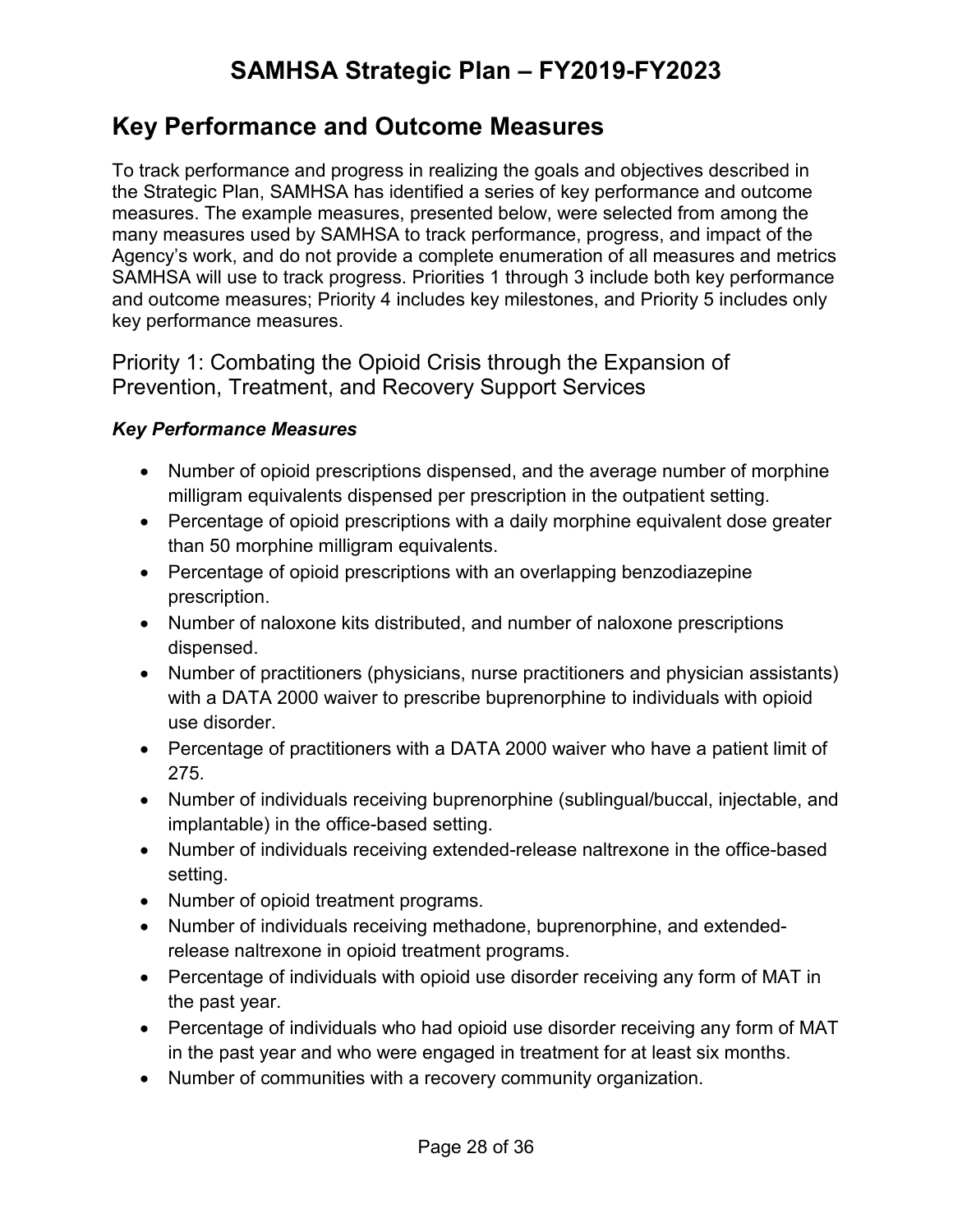#### *Key Outcome Measures*

- Prevalence of past-year initiation of prescription opioid misuse.
- Prevalence of past-year initiation of heroin use.
- Prevalence of past-year opioid initiation.
- Prevalence of past-30-day prescription opioid misuse.
- Prevalence of past-30-day heroin use.
- Prevalence of past-30-day opioid misuse.
- Prevalence of past-year prescription opioid use disorder.
- Prevalence of past-year heroin use disorder.
- Prevalence of past-year opioid use disorder.
- Rates of opioid-related hospital emergency department visits.
- Rates of opioid-related hospitalizations.
- Rates of opioid-related overdose deaths.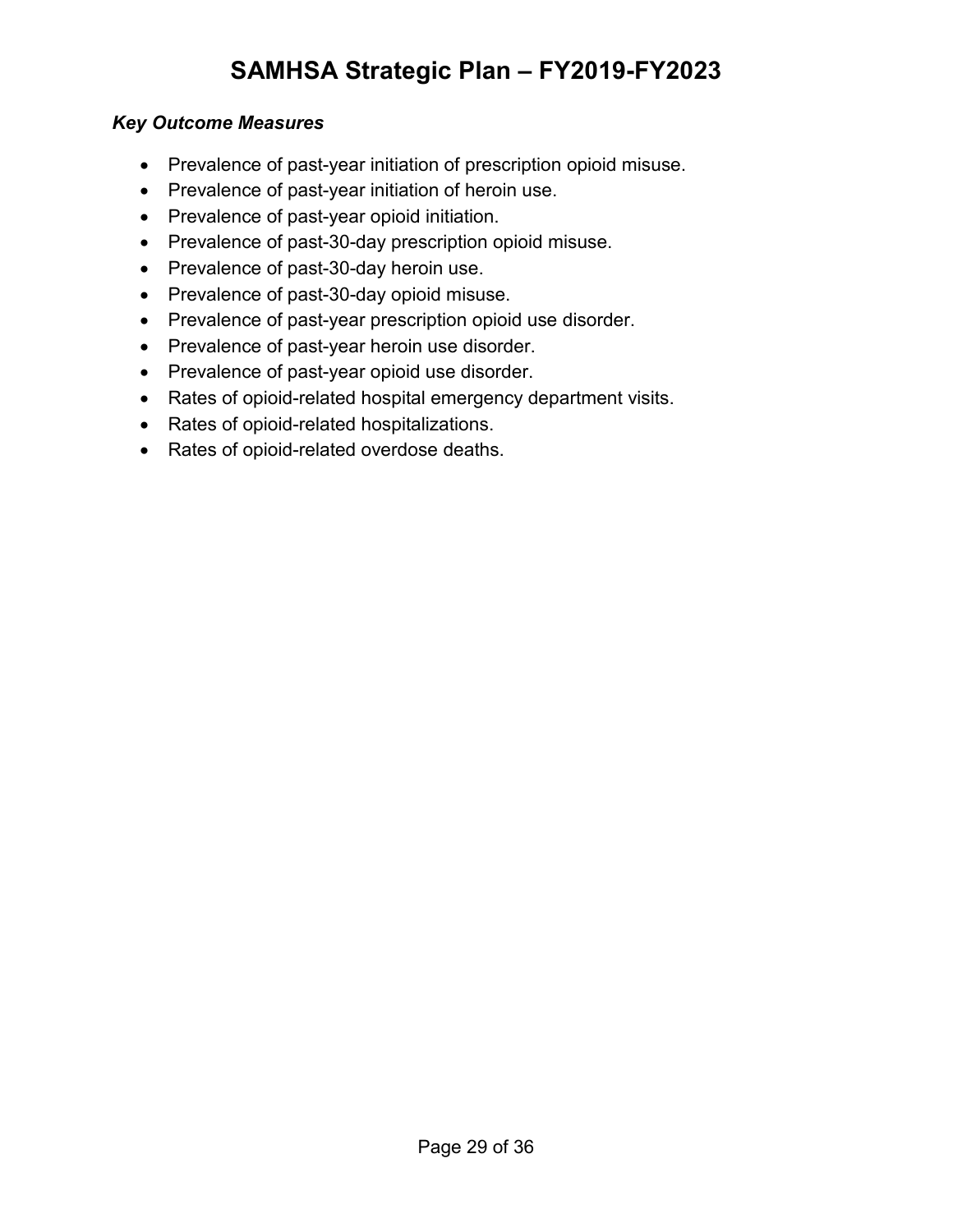<span id="page-31-0"></span>Priority 2: Addressing Serious Mental Illness and Serious Emotional **Disturbances** 

#### *Key Performance Measures*

- Number of individuals trained to recognize mental health distress and to connect individuals to needed services.
- Number of programs serving individuals experiencing FEP.
- Number of communities with a crisis response system for SMI and SED.
- Number of communities with a comprehensive continuum of care for SMI and SED.
- Number of communities with an ACT program.
- Number of communities with an Assisted Outpatient Treatment program.
- Number of adults with SMI who experience homelessness.
- Number of adults with SMI who are unemployed.
- Number of children with SED who are in out-of-home placements.
- Number of children with SED who continue in school.
- Percentage of adults with any mental illness receiving mental health services in the past year.
- Percentage of adults with SMI receiving mental health services in the past year.
- Percentage of adults with co-occurring any mental illness and substance use disorders receiving both mental health and substance use services in the past year
- Percentage of adults with co-occurring SMI and substance use disorders receiving both mental health and substance use services in the past year.
- Proportion of mental health treatment facilities that screen patients for tobacco use, offer tobacco cessation counseling, offer nicotine replacement therapy, offer non-nicotine tobacco cessation medications, and have smoke-free policies.
- Percentage of youth with major depressive episodes receiving mental health services in the past year.
- Percentage of adults with SMI retained in treatment for at least six months.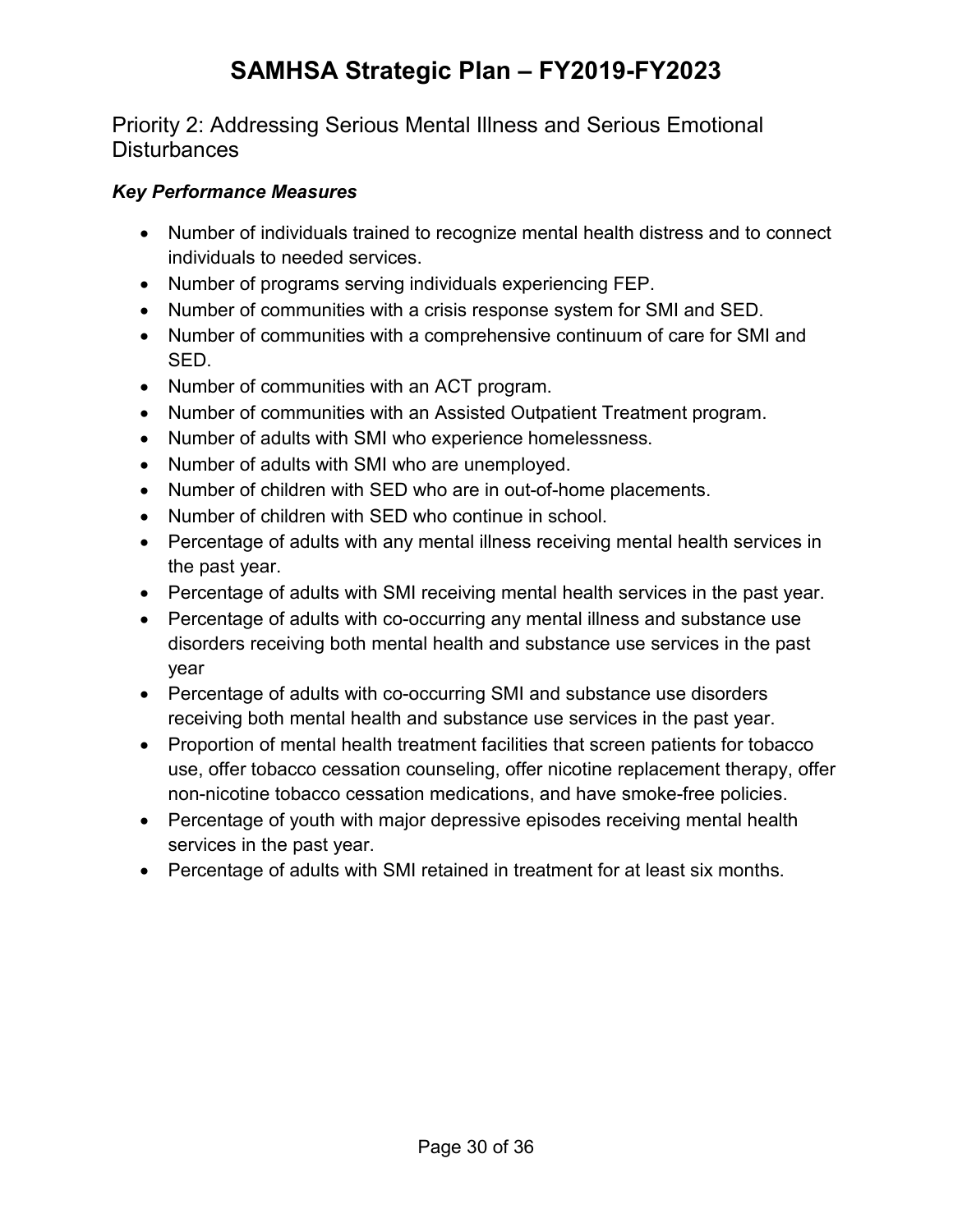#### *Key Outcome Measures*

- Prevalence of past-year any mental illness in adults.
- Prevalence of past-year SMI in adults.
- Prevalence of past-year major depressive episode in adults.
- Prevalence of past-year major depressive episode in among youth.
- Prevalence of past-year suicidal ideation.
- Prevalence of past-year suicide attempt.
- Rates of mental health-related hospital emergency department visits.
- Rates of mental health-related hospitalizations.
- Rates of suicide deaths.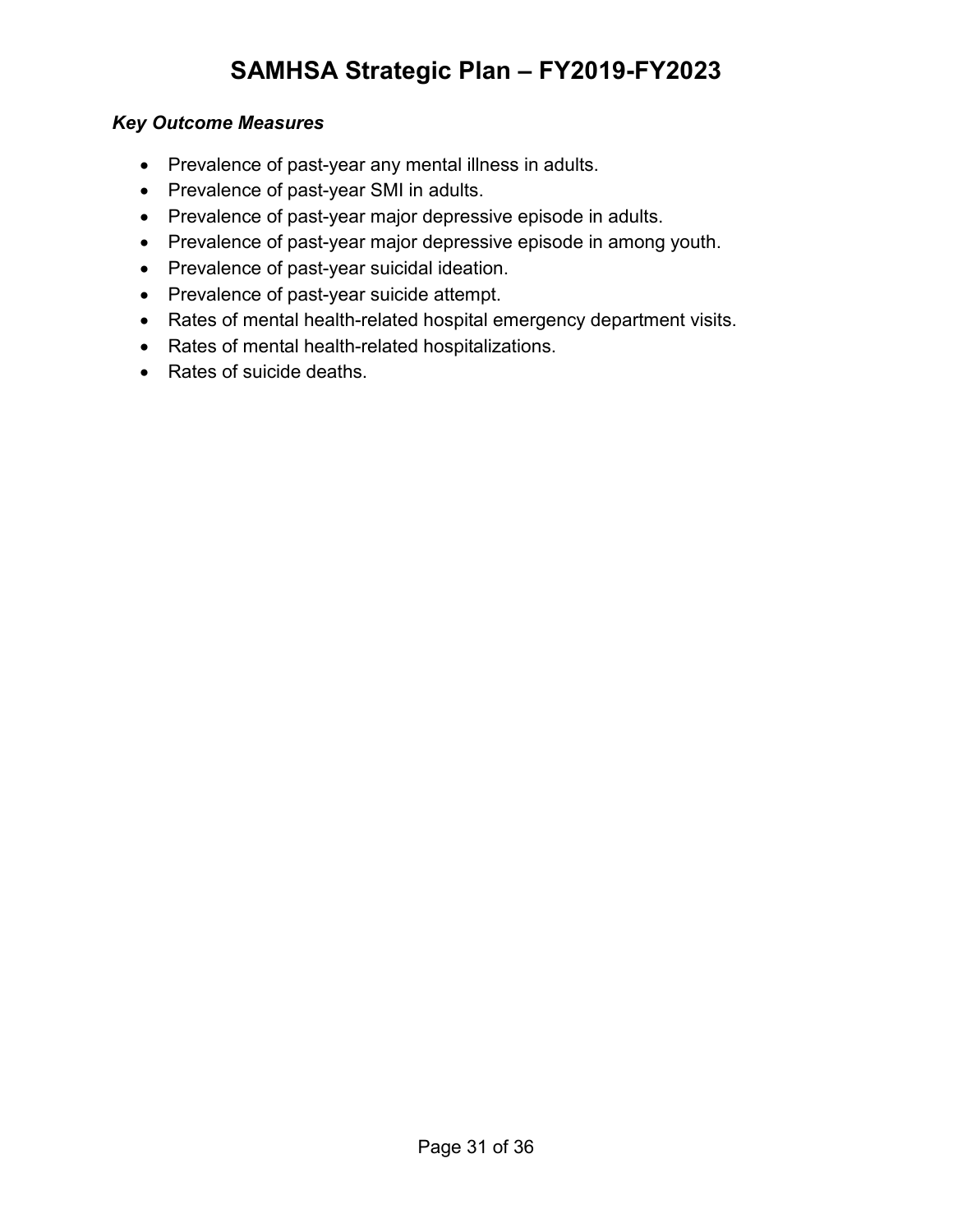<span id="page-33-0"></span>Priority 3: Advancing Prevention, Treatment, and Recovery Support Services for Substance Use

#### *Key Performance Measures*

- Prevalence of perceptions of harm/risk for parents and youth related to substance use and for specific substances, including alcohol, tobacco products, marijuana, cocaine, prescription drugs, methamphetamine, and heroin.
- Number of [Synar](https://www.samhsa.gov/synar) non-compliance reports, which are state-level reports that track retailers' compliance with laws governing tobacco product sales to minors.
- Percentage of individuals with nicotine dependence receiving cessation pharmacotherapy in the past year.
- Percentage of individuals with nicotine dependence receiving cessation pharmacotherapy in the past year and were engaged in treatment for at least six months.
- Proportion of substance abuse treatment facilities that screen patients for tobacco use, offer tobacco cessation counseling, offer nicotine replacement therapy, offer non-nicotine tobacco cessation medications, and have smoke-free policies.
- Percentage of individuals with alcohol use disorder receiving any form of MAT in the past year.
- Percentage of individuals with alcohol use disorder who received any form of MAT in the past year and who were engaged in treatment for at least six months.
- Percentage of individuals with substance use disorders who received any form of substance use disorder treatment in the past year.
- Number of communities with a recovery community organization.
- Number of communities utilizing peer recovery coaches in hospital emergency departments.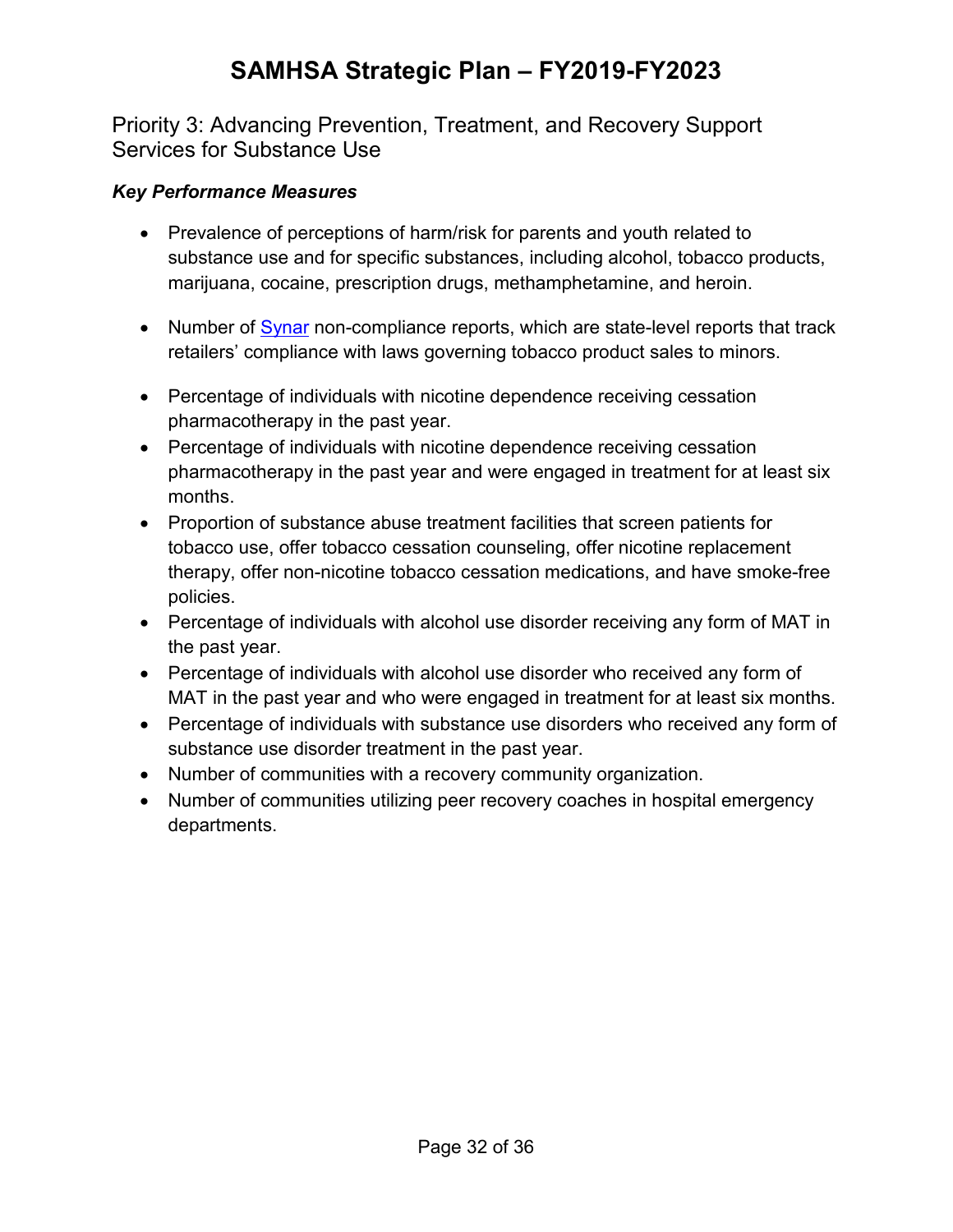#### *Key Outcome Measures*

- Prevalence of past-year initiation of substance use for specific substances (tobacco, including the full range of tobacco products, alcohol, marijuana, cocaine, methamphetamine, prescription stimulants, sedatives, and tranquilizers).
- Prevalence of past-30-day substance use for specific substances (tobacco, including the full range of tobacco products, alcohol, marijuana, cocaine, methamphetamine, prescription stimulants, sedatives, and tranquilizers).
- Prevalence of past-30-day binge drinking and past-30-day heavy drinking.
- Prevalence of past-month nicotine dependence.
- Prevalence of past-year substance use disorders for specific substances (alcohol, cannabis, cocaine, methamphetamine, prescription stimulants, sedatives, and tranquilizers).
- Rates of alcohol and substance-related hospital emergency department visits.
- Rates of alcohol and substance-related hospitalizations.
- Rates of alcohol-attributable deaths.
- Rates of drug overdose deaths.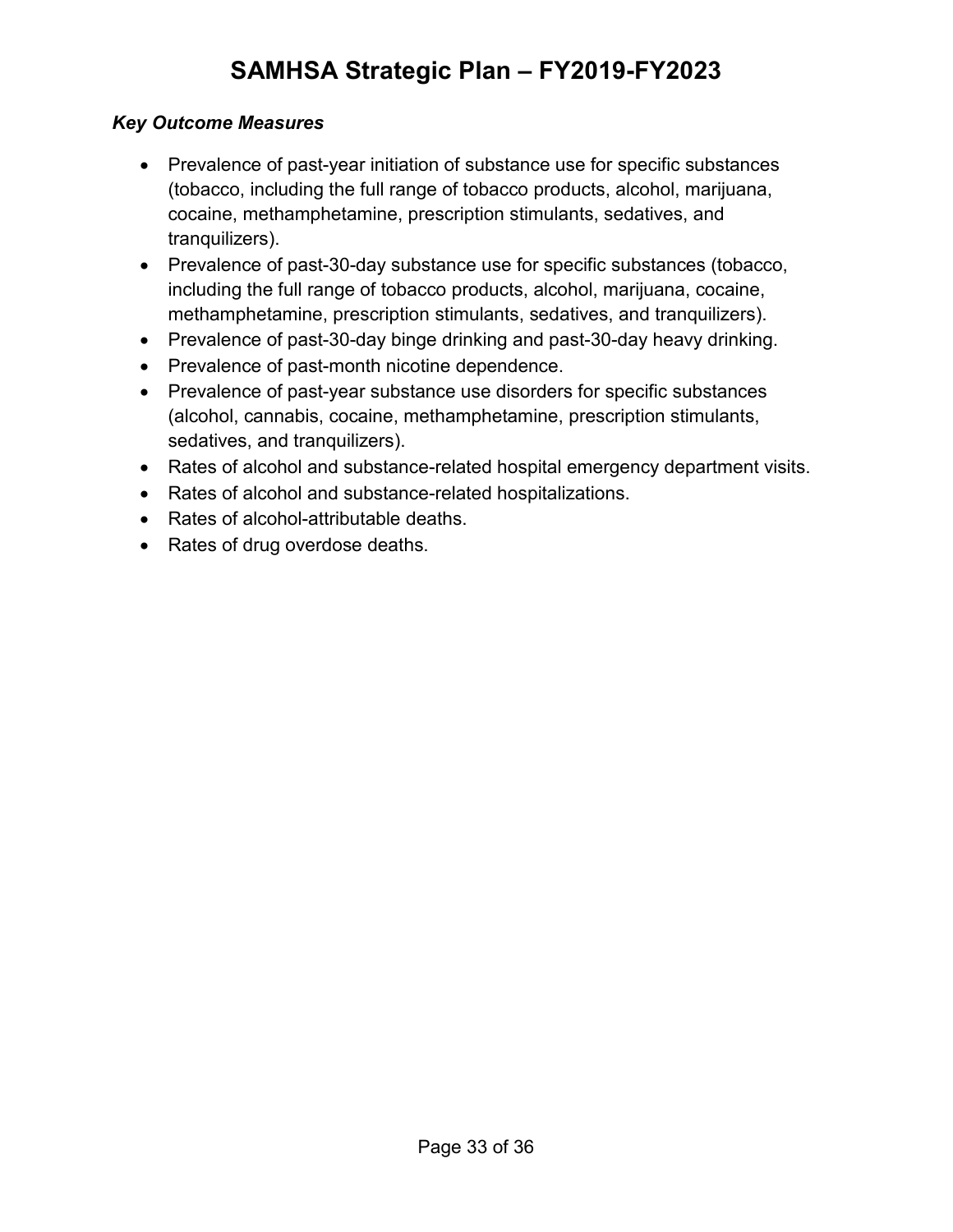<span id="page-35-0"></span>Priority 4: Improving Data Collection, Analysis, Dissemination, and Program and Policy Evaluation

#### *Key Milestones*

- Begin data collection in DAWN in April 2019. Release first DAWN data in June 2019.
- Incorporate new questions on MAT for opioid use disorder and alcohol use disorder in the 2019 NSDUH. First release of these new data in September 2020.
- Update NSDUH to include new Diagnostic and Statistical Manual of Mental Disorders (DSM-5)-based substance use craving and withdrawal items in the 2020 NSDUH. First release of these new data September 2021.
- Revise N-SSATS to include additional questions and response options, including those related to MAT for opioid use disorder and alcohol use disorder in the 2019, 2020, and 2021 N-SSATS. First release of the new data from the 2019 N-SSATS in summer 2020.
- Revise NMHSS to include additional questions and response options, including those related to data gaps identified by the ISMICC in the 2019, 2020, and 2021 NMHSS. First release of the new data from the 2019 NMHSS in summer 2020.
- Revise SPARS data collection with ICD-10 diagnostic codes and programspecific outcomes questions by fall 2018. First performance evaluation reports based on these new data will be generated for the 2019 grant cycle.
- Implement updated SPARS data collection system with new web-based selfreport interface by fall 2019.
- Implement revised SPARS data collection to include such validated assessment instruments as the Addiction Severity Index and the Colorado Symptom Index by fall 2019. First performance evaluation reports based on these new data will be generated for the 2020 grant cycle.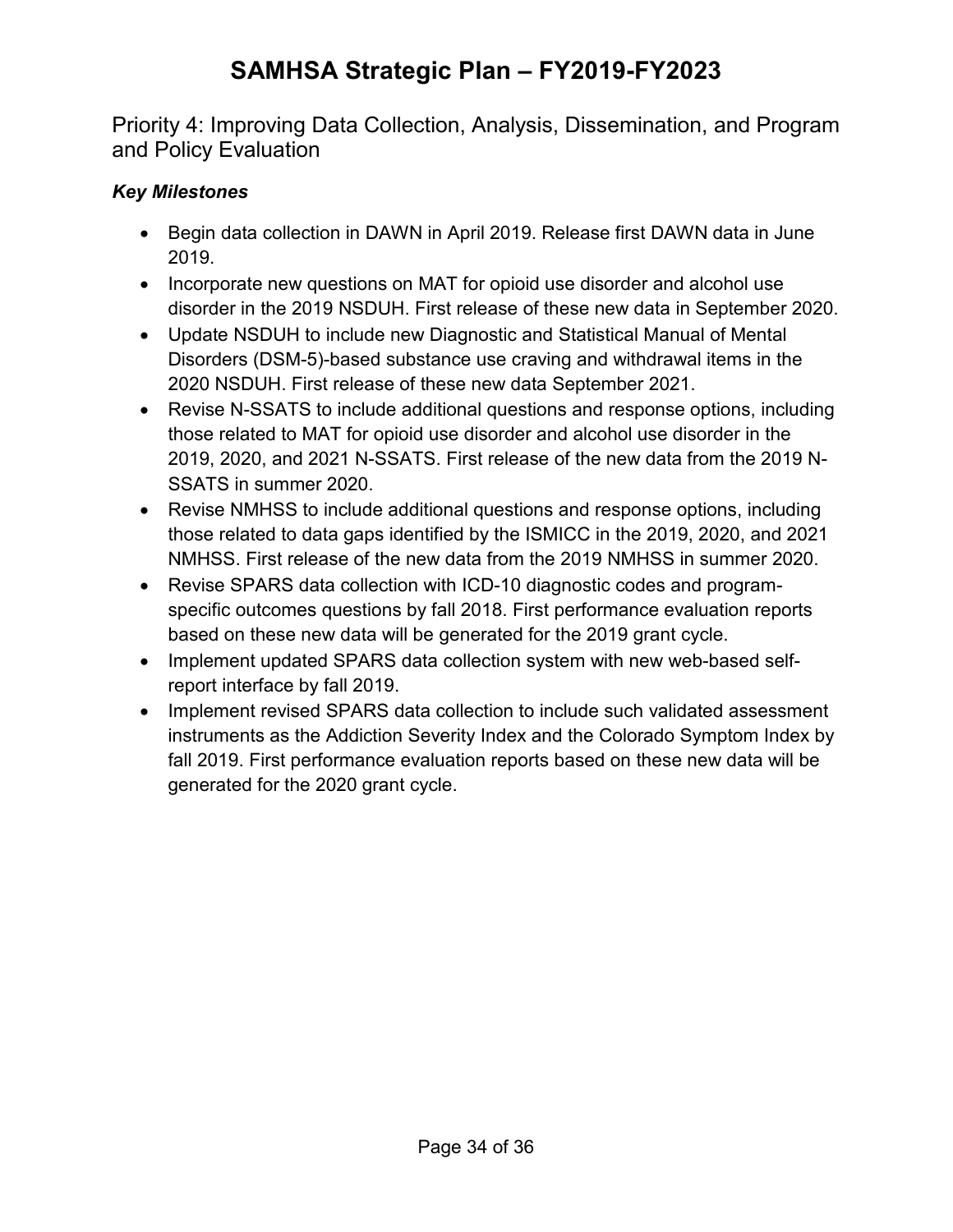<span id="page-36-0"></span>Priority 5: Strengthening Health Practitioner Training and Education

#### *Key Performance Measures[25](#page-36-1)*

- Number of practitioners participating in webinars or other training opportunities funded by SAMHSA.
- Number of practitioners participating in training offered by the PCSS-MAT.
- Number of practitioners participating in training offered by the Clinical Support System for Serious Mental Illness.
- Number of high-value products and publications to support delivery of evidencebased practices by the mental and substance use disorders workforce.
- Number of new resources added to Evidence-Based Practices Resource Center.
- Number of consultations and trainings provided, and products developed and disseminated by SAMHSA's Technology Transfer Centers.
- Number of individuals and programs meeting SAMHSA's "Core Competencies for Peer Workers in Behavioral Health Services."
- Number of practitioners who indicate that the training they received will change their current practice.

<span id="page-36-1"></span> $25$  Key Performance measures related to healthcare provider practice change in Priorities 1-3 also apply to Priority 5.